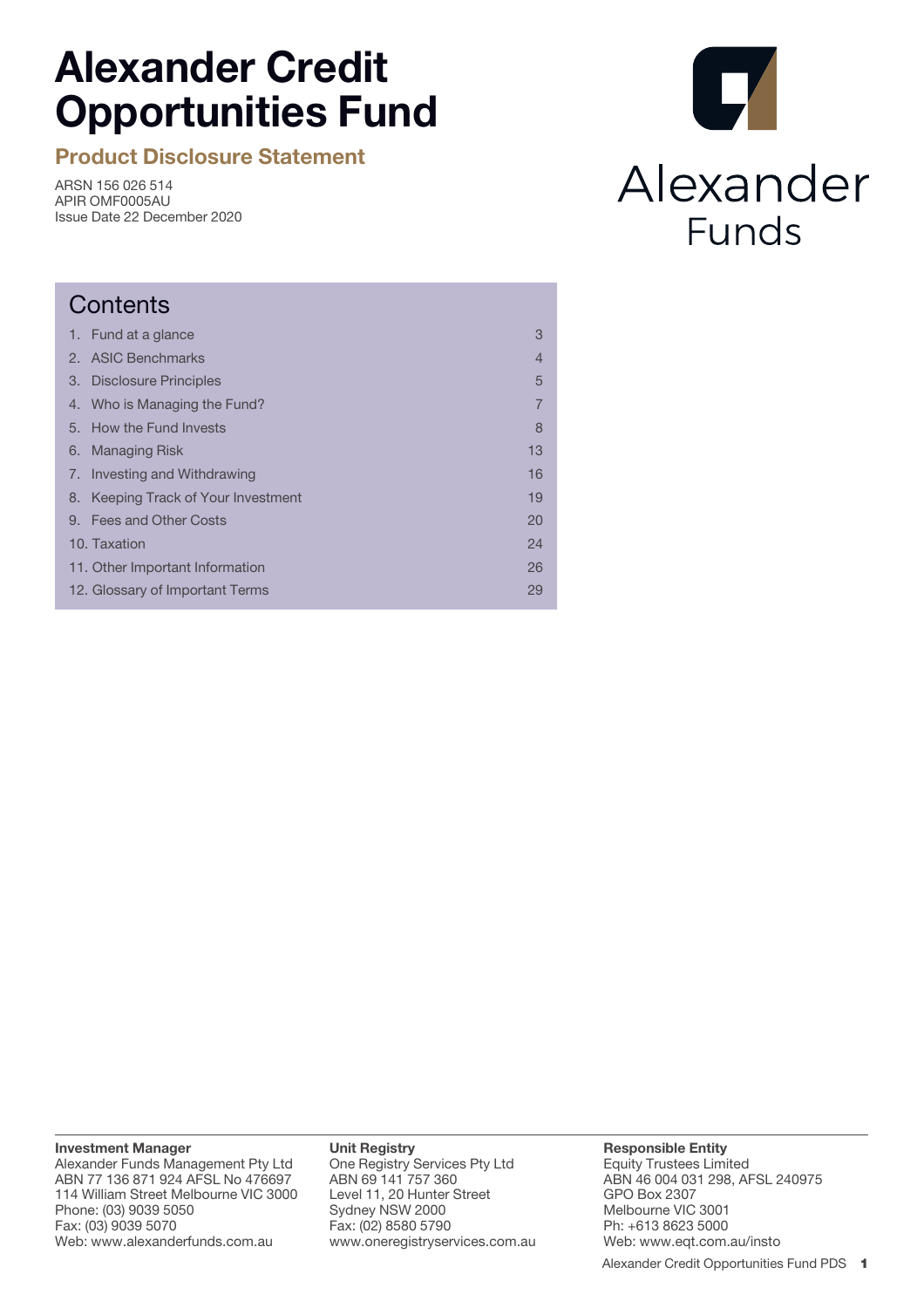This Product Disclosure Statement ("PDS") was issued on 22 December 2020. This PDS is for the offer of interests in the Alexander Credit Opportunities Fund ARSN 156 026 514 (referred to throughout this PDS as the "Fund").

The PDS has been prepared and issued by Equity Trustees Limited (ABN 46 004 031 298, Australian Financial Services Licence ("AFSL") No. 240975) in its capacity as the responsible entity of the Fund (referred to throughout this PDS as the "Responsible Entity", "Equity Trustees", "us" or "we"). The investment Manager is Alexander Funds Management Pty Ltd (ABN 77 136 871 924, AFSL No. 476697) referred to throughout this PDS as "Alexander Funds" or the "Investment Manager". The Administrator of the Fund is Unity Fund Services Pty Ltd and is referred to throughout this PDS as "Unity" or the "Administrator".

This PDS is prepared for your general information only. It is not intended to be a recommendation by the Responsible Entity, Investment Manager or any associate, employee, agent or officer of the Responsible Entity, Investment Manager or any other person to invest in the Fund. This PDS does not take into account the investment objectives, financial situation or needs of any particular investor. You should not base your decision to invest in the Fund solely on the information in this PDS. You should consider the suitability of the Fund in view of your personal financial circumstances, investment objectives and needs. You may want to seek advice before making an investment decision.

Equity Trustees, the Investment Manager and their employees, associates, agents or officers do not guarantee the success, repayment of capital or any rate of return on income or capital or the investment performance of the Fund. An investment in the Fund does not represent a deposit with or a liability of Equity Trustees, the Investment Manager or any of their associates. An investment is subject to investment risk, including possible delays in repayment and loss of income or capital invested. Units in the Fund are offered and issued by the Responsible Entity on the terms and conditions described in this PDS. You should read this PDS in its entirety.

The forward looking statements included in this PDS involve subjective judgment and analysis and are subject to significant uncertainties, risks and contingencies, many of which are outside the control of, and are unknown to, Equity Trustees, the Investment Manager, and their officers, employees, agents or associates. Actual future events may vary materially from the forward looking statements and the assumptions on which those statements are based. Given these uncertainties, you are cautioned to not place undue reliance on such forward looking statements.

Past performance is no guarantee of future performance.

In particular, in considering whether to invest in the Fund, investors should consider the risk factors that could affect the financial performance of the Fund. Some of the risk factors affecting the Fund are summarised in section 6.

All amounts quoted in this PDS are in Australian dollars ("AUD") unless stated otherwise.

The offer made in this PDS is available only to persons receiving this PDS in Australia (electronically or otherwise). If you received this PDS electronically we will provide a paper copy free upon request during the life of this PDS. The PDS is available on www.alexanderfunds.com.au or you can request a copy free of charge by calling Alexander Funds on (03) 9039 5050.

This PDS does not constitute a direct or indirect offer of securities in the US or to any US Person as defined in Regulation S under the US Securities Act of 1933 as amended ("US Securities Act"). Equity Trustees may vary its position and offers may be accepted on merit at Equity Trustees' discretion. The units in the Fund have not been, and will not be, registered under the US Securities Act unless otherwise determined by Equity Trustees and may not be offered or sold in the US to, or for, the account of any US Person (as defined) except in a transaction that is exempt from the registration requirements of the US Securities Act and applicable US state securities laws.

Information in this PDS that is not materially adverse is subject to change from time to time. We may update this information. You can obtain any updated information:

- by calling Alexander Funds on (03) 9039 5050; or
- by visiting the website www.alexanderfunds.com.au

A paper copy of the updated information will be provided free of charge on request.

Unless otherwise stated, all fees are inclusive of Goods and Services Tax (GST) and net of any estimated Reduced Input Tax Credits (RITC).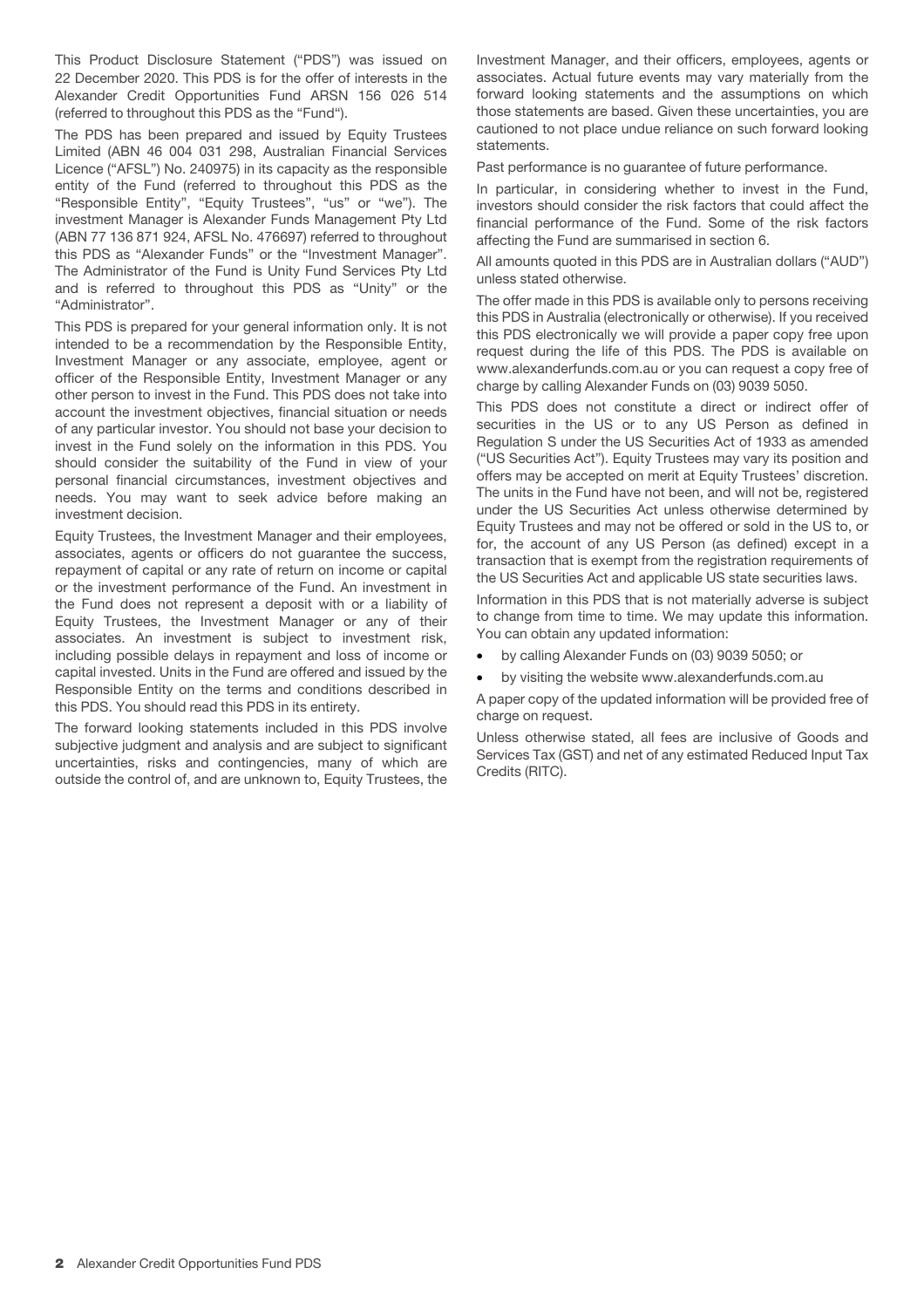# 1. Fund at a glance

|                                                                    | <b>Summary</b>                                                                                                                                                                                                                                                                                                                                                                          | <b>For further</b><br>information |
|--------------------------------------------------------------------|-----------------------------------------------------------------------------------------------------------------------------------------------------------------------------------------------------------------------------------------------------------------------------------------------------------------------------------------------------------------------------------------|-----------------------------------|
| Name of the Fund                                                   | Alexander Credit Opportunities Fund                                                                                                                                                                                                                                                                                                                                                     | Section 5                         |
| <b>ARSN</b>                                                        | 156 026 514                                                                                                                                                                                                                                                                                                                                                                             | Section 5                         |
| <b>Fund Benchmark</b>                                              | Bloomberg AusBond Bank Bill Index plus 2% per annum.                                                                                                                                                                                                                                                                                                                                    | Section 5                         |
| Investment objective and<br>strategy                               | The Fund has an absolute return target which means that it aims to<br>produce positive returns in both rising and falling markets as well as a rate<br>of return above the Fund Benchmark.<br>The Fund can invest in the full spectrum of fixed income products that                                                                                                                    | Section 5                         |
|                                                                    | include but are not limited to: corporate bonds, corporate debt, bank bills,<br>commercial paper, loans, hybrid securities, unit trusts, mortgage-backed<br>securities, asset-backed securities, structured credit securities, credit and<br>other derivatives and credit linked notes, and convertible, preference and<br>ordinary shares.                                             |                                   |
| The type(s) of investors for<br>whom the Fund would be<br>suitable | The Fund is targeted at high net worth investors, self-managed superfund<br>investors, family offices, financial planners and independent wealth<br>managers.                                                                                                                                                                                                                           | Section 5                         |
| Recommended investment<br>timeframe                                | The recommended investment horizon for the Fund is three to five years.                                                                                                                                                                                                                                                                                                                 | Section 5                         |
| Minimum initial investment                                         | \$25,000                                                                                                                                                                                                                                                                                                                                                                                | Section 7                         |
| Minimum additional<br>investment                                   | \$10,000                                                                                                                                                                                                                                                                                                                                                                                | Section 7                         |
| Minimum withdrawal amount                                          | None                                                                                                                                                                                                                                                                                                                                                                                    | Section 7                         |
| Minimum balance                                                    | \$25,000                                                                                                                                                                                                                                                                                                                                                                                | Section 7                         |
| Cut off time for applications<br>and withdrawals                   | 2pm ("Australian Eastern Standard Time") AEST on the last Business Day<br>of the calendar week.                                                                                                                                                                                                                                                                                         | Section 7                         |
| Cooling Off                                                        | If a new Unit holder (who is a Retail Client) decides that they do not want<br>the Units issued to them within 14 days of investing in the fund, they will,<br>except for certain situations, receive a refund. Reasonable costs can be<br>deducted from any refund. Adjustment may also be made for any<br>downward unit price movements.                                              | Section 7                         |
| Valuation frequency                                                | Weekly                                                                                                                                                                                                                                                                                                                                                                                  | Section 7                         |
| Unit pricing                                                       | Weekly                                                                                                                                                                                                                                                                                                                                                                                  | Section 7                         |
| Applications                                                       | Weekly                                                                                                                                                                                                                                                                                                                                                                                  | Section 7                         |
| Withdrawals                                                        | Weekly                                                                                                                                                                                                                                                                                                                                                                                  | Section 7                         |
| Income distribution                                                | The Fund aims to make quarterly distributions, although distributions are<br>not guaranteed. Factors that could affect the payment or level of<br>distributions include a failure by issuers to meet their payment obligations,<br>volatility in the market and losses incurred on the portfolio. Unit holders<br>may reinvest the distributions that they receive in additional Units. | Section 7                         |
| Management fees and costs                                          | 1.34% per annum of the Fund's net asset value ("NAV") including GST and<br>net of RITC.                                                                                                                                                                                                                                                                                                 | Section 9                         |
| Entry fee/ exit fee                                                | There are no fees on entry and exit.                                                                                                                                                                                                                                                                                                                                                    | Section 9                         |
| <b>Buy/Sell Spread</b>                                             | As at the date of this PDS, the spreads are +0.25% on entry and -0.25%<br>on exit. These spreads may change depending on the liquidity of the<br>assets within the Fund's portfolio at that time. Any changes to the spreads<br>after the date of this PDS will be published on Alexander Fund's website<br>at www.alexanderfunds.com.au                                                | Section 9                         |
| Performance fee                                                    | For each quarter, 20.5% (including GST) of the Fund's return (after<br>deducting the Management Fee) over the Fund Benchmark.                                                                                                                                                                                                                                                           | Section 9                         |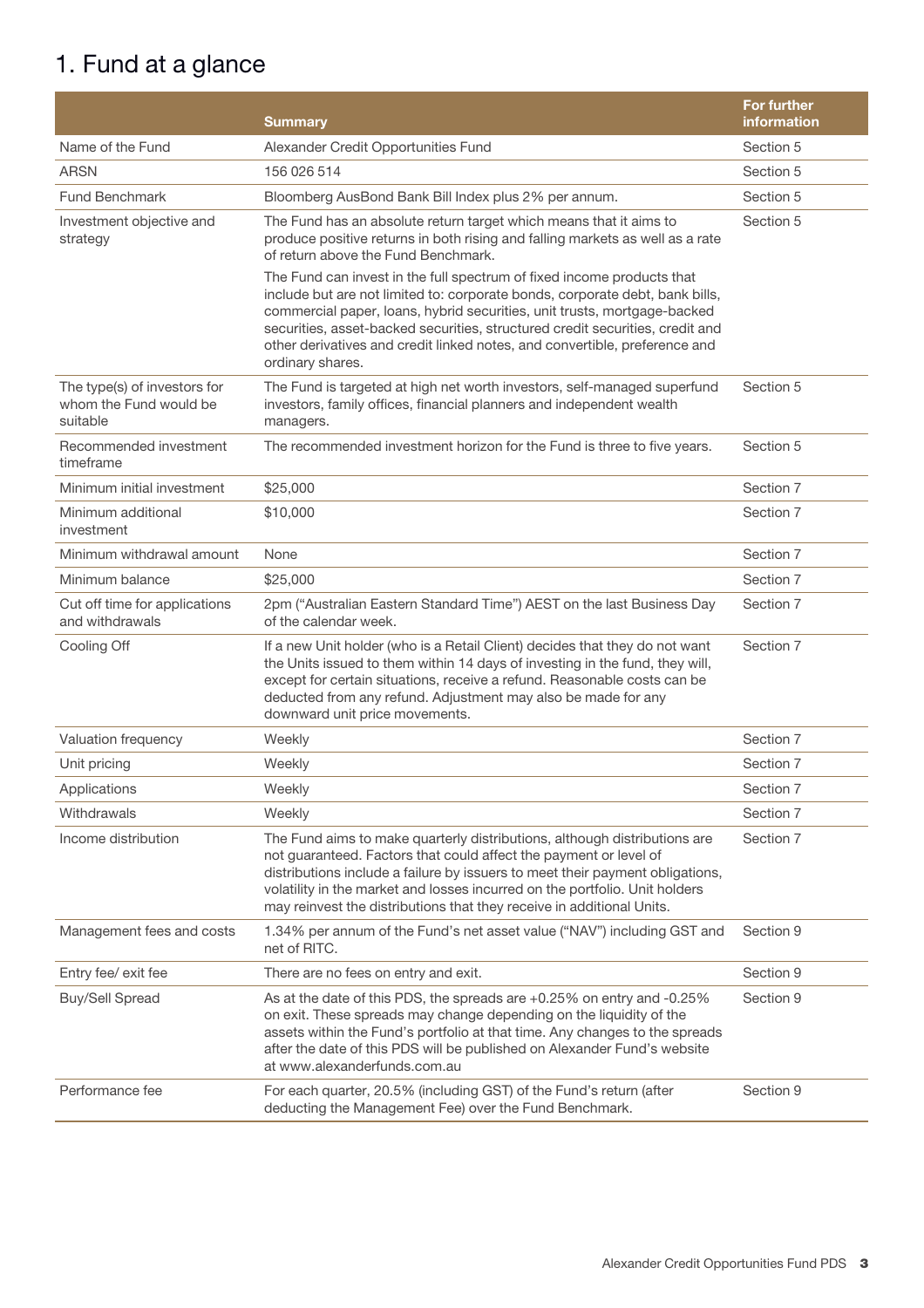# 2. ASIC Benchmarks

The information summarized in the tables in sections 2 and 3 of this PDS, and explained in detail in the identified section references, address key areas as required by ASIC Regulatory Guide 240 applicable to hedge funds and is intended to assist you with analyzing an investment in the Fund. You should read this information together with the detailed explanation of various benchmarks and disclosure principles in this PDS. ASIC required all hedge funds to address the benchmarks and disclosure principles below.

| <b>Benchmark</b>                                                                                                                                                                                  | Is the benchmark satisfied?                                                                                                                                                                                                                                                                                                                                                                                                                                                                                                                                                                                                                                                  | For further<br><i>information</i>                                     |
|---------------------------------------------------------------------------------------------------------------------------------------------------------------------------------------------------|------------------------------------------------------------------------------------------------------------------------------------------------------------------------------------------------------------------------------------------------------------------------------------------------------------------------------------------------------------------------------------------------------------------------------------------------------------------------------------------------------------------------------------------------------------------------------------------------------------------------------------------------------------------------------|-----------------------------------------------------------------------|
| Valuation of assets                                                                                                                                                                               |                                                                                                                                                                                                                                                                                                                                                                                                                                                                                                                                                                                                                                                                              |                                                                       |
| This benchmark addresses<br>whether valuations of the<br>Fund's non-exchange traded<br>assets are provided by an<br>independent administrator or<br>an independent valuation<br>service provider. | The Responsible Entity meets the ASIC Benchmark, except in certain<br>circumstances where the Investment Manager believes that an<br>independent third party valuation cannot effectively be obtained, in which<br>case then the Investment Manager will make a Valuation<br>Recommendation in respect of the asset to the Responsible Entity. The<br>Valuation Recommendation will be determined using a process approved<br>and overseen by the Responsible Entity. If the Valuation Recommendation<br>is rejected by the Responsible Entity, the Responsible Entity will seek to<br>appoint an independent third party valuation services provider to value the<br>asset. | Please refer to<br>page 10 of this<br>PDS for further<br>information. |
| Periodic reporting                                                                                                                                                                                |                                                                                                                                                                                                                                                                                                                                                                                                                                                                                                                                                                                                                                                                              |                                                                       |
| This benchmark addresses<br>whether the responsible<br>entity of the Fund will provide<br>periodic disclosure of certain<br>key information on an annual<br>and monthly basis.                    | <b>Yes</b>                                                                                                                                                                                                                                                                                                                                                                                                                                                                                                                                                                                                                                                                   | Please refer to<br>page 18 of this<br>PDS for further<br>information. |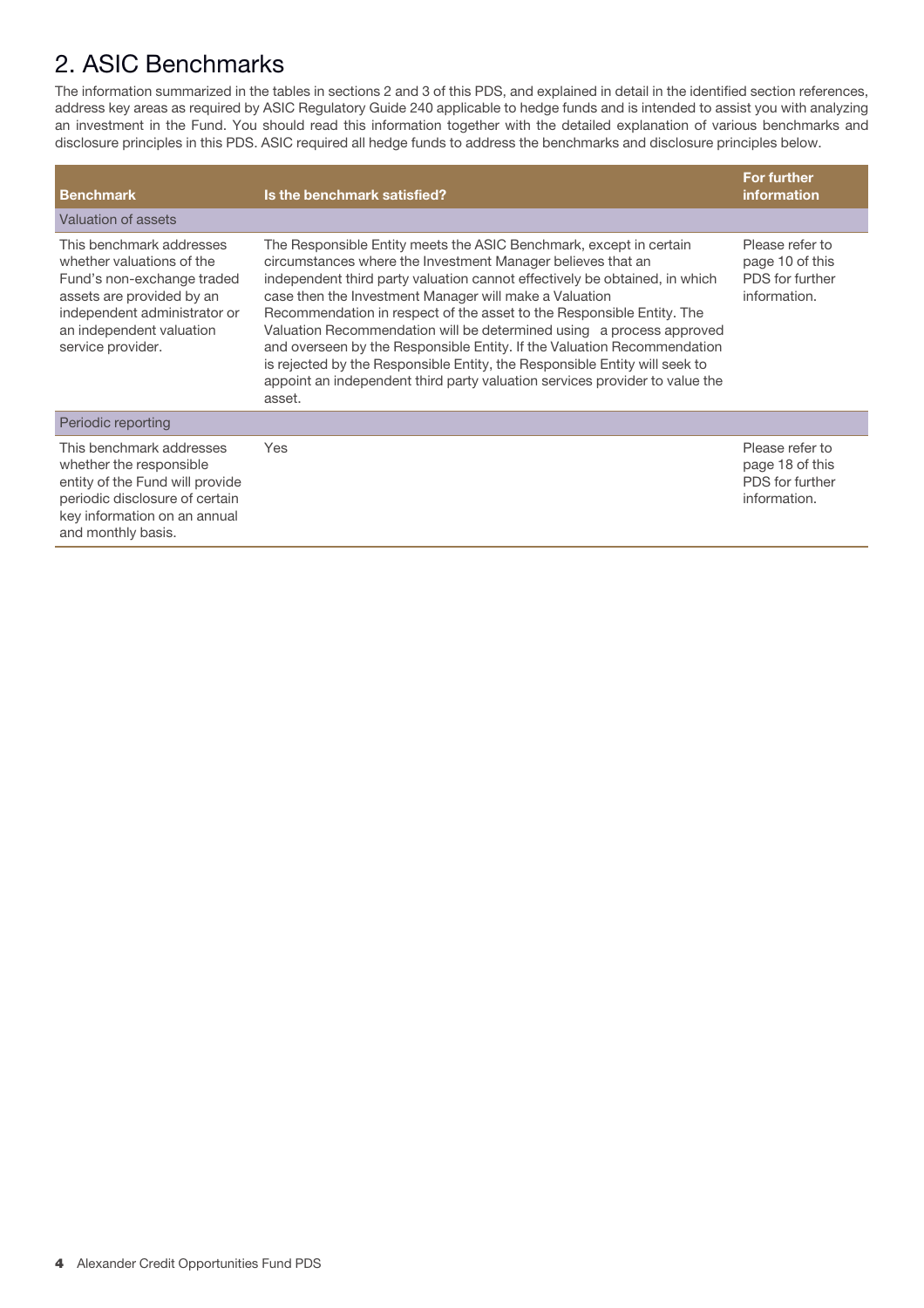# 3. Disclosure Principles

|                                              | <b>Summary</b>                                                                                                                                                                                                                                                                                                                                                                                                                                                                           | <b>Section (for</b><br>further<br>information) |
|----------------------------------------------|------------------------------------------------------------------------------------------------------------------------------------------------------------------------------------------------------------------------------------------------------------------------------------------------------------------------------------------------------------------------------------------------------------------------------------------------------------------------------------------|------------------------------------------------|
| Investment strategy                          | The Fund aims to achieve positive returns in both rising and falling<br>markets as well as a rate of return above the Fund Benchmark. The<br>strategy to achieve this is based on identifying opportunities within the<br>Australian and global credit markets that offer attractive risk-adjusted<br>returns.<br>The Fund is managed in accordance with certain investment guidelines<br>and risk management processes. Refer to section 5.2 for more<br>information.                   | Section 5.2                                    |
|                                              | The specific risks of investing in the Fund are described in section 6.                                                                                                                                                                                                                                                                                                                                                                                                                  |                                                |
| <b>Investment Manager</b>                    | Alexander Funds is a boutique Australian fund manager that specialises in<br>the fixed income credit markets. The business was established in 2009<br>and aims to provide its clients with stable returns and consistent<br>distributions through investing in a portfolio of fixed income assets.                                                                                                                                                                                       | Section 4                                      |
| Fund structure                               | The Fund is an Australian unit trust registered under the Corporations Act<br>as a managed investment scheme.                                                                                                                                                                                                                                                                                                                                                                            | Section 5.3                                    |
|                                              | The responsible entity of the Fund is Equity Trustees who has appointed<br>Alexander Funds as investment manager.                                                                                                                                                                                                                                                                                                                                                                        |                                                |
|                                              | Equity Trustees may appoint service providers to assist in the ongoing<br>operation, management and administration of the Fund.                                                                                                                                                                                                                                                                                                                                                          |                                                |
|                                              | See section 5.3 for further information on other key service providers,<br>Equity Trustees' role in monitoring the performance of service providers<br>and a diagram of the flow of funds through the Fund.                                                                                                                                                                                                                                                                              |                                                |
| Valuation, location and<br>custody of assets | The Responsible Entity has established a valuation policy whereby assets<br>of the Fund are generally valued with input from an independent fund<br>administrator or an independent third party valuation service provider.                                                                                                                                                                                                                                                              | Section 5.4                                    |
|                                              | Equity Trustees has developed a formal written policy in relation to the<br>guidelines and relevant factors taken into account when exercising any<br>discretion in calculating unit prices (including determining the value of the<br>assets and liabilities). A copy of the policy and, where applicable and to<br>the extent required, any other relevant documents in relation to the policy<br>will be made available to investors free of charge on request to Equity<br>Trustees. |                                                |
|                                              | Unity is the administrator of the Fund and provides administrative,<br>accounting, registry and transfer agency services. The Administrator is<br>responsible for calculating the Fund's NAV.                                                                                                                                                                                                                                                                                            |                                                |
|                                              | J.P. Morgan Chase Bank N.A. (Sydney Branch) ("J.P. Morgan" or " the<br>Custodian") is the custodian of the Fund, which is located in Australia, and<br>holds all of the securities and cash assets of the Fund except for assets in<br>a margin account which are held from time to time by brokers to the Fund.                                                                                                                                                                         |                                                |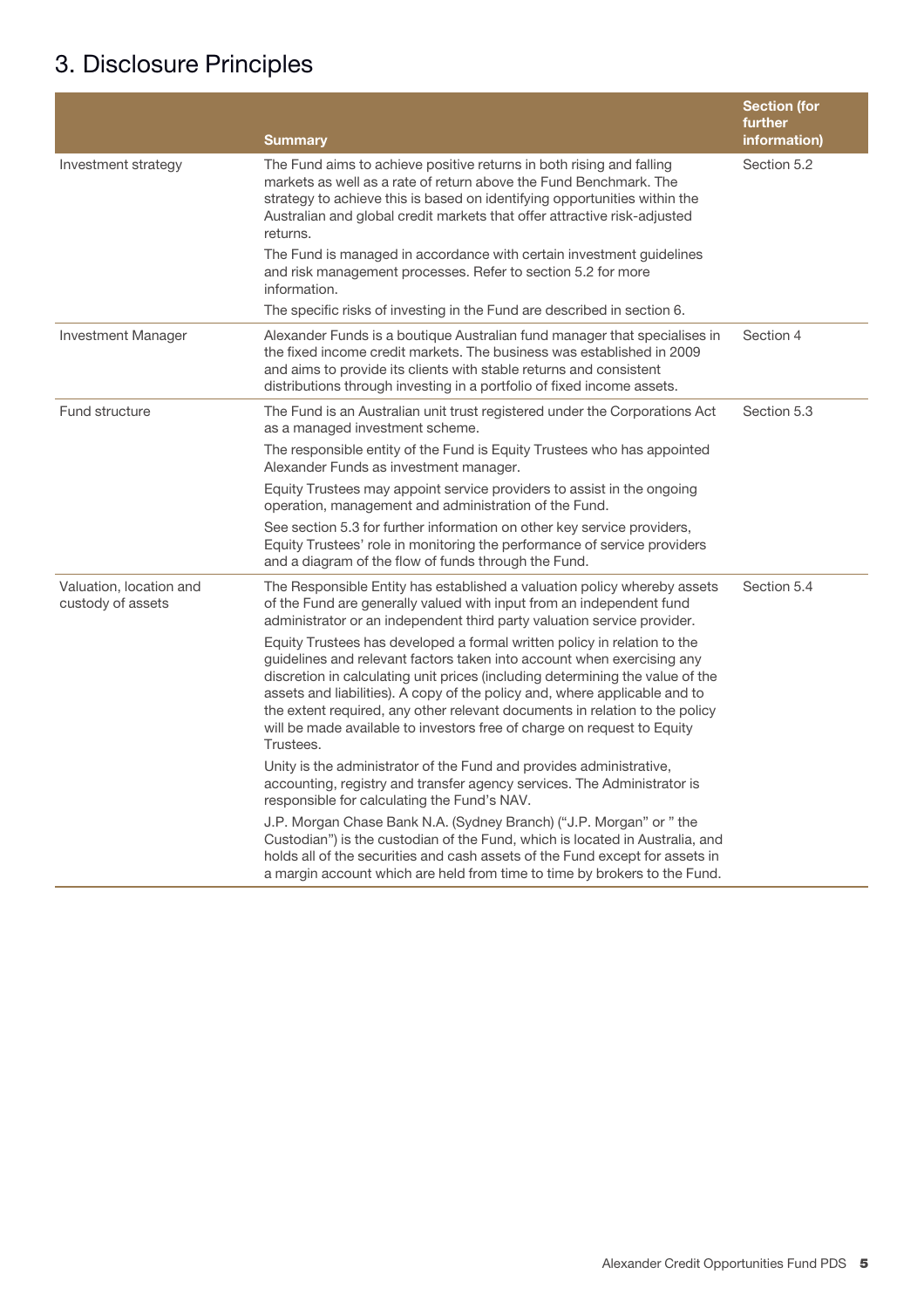|             | <b>Summary</b>                                                                                                                                                                                                                                                                                                                                                                                                                                                                                                                                                                                                                                                                                                                                                                                                      | <b>Section (for</b><br>further<br>information) |
|-------------|---------------------------------------------------------------------------------------------------------------------------------------------------------------------------------------------------------------------------------------------------------------------------------------------------------------------------------------------------------------------------------------------------------------------------------------------------------------------------------------------------------------------------------------------------------------------------------------------------------------------------------------------------------------------------------------------------------------------------------------------------------------------------------------------------------------------|------------------------------------------------|
| Liquidity   | As at the date of this PDS, the Responsible Entity and Investment<br>Manager expect that the Fund would, in ordinary market conditions, be<br>able to realise approximately 70% of the Fund's assets, at the value<br>ascribed to those assets in the most recent calculation of NAV, within<br>10 days. Trusts containing asset backed structured credit securities or<br>loans represent approximately 30% of the NAV of the Fund as at the date<br>above. These assets cannot reasonably be expected to be realised at the<br>value ascribed to those assets in the most recent calculation of NAV within<br>10 business days. However, we do expect that these assets would, in<br>ordinary market conditions, be able to be realised at the value ascribed to<br>them in t of the NAV within 90 business days. | Section 5.5 and 6                              |
|             | Depending on the relative attractiveness of these assets, their percentage<br>holding within the overall portfolio will fluctuate. The Investment Manager<br>will disclose on its web site the percentage of assets that fall into this<br>category and cannot be reasonably expected to be realized at the value<br>ascribed to those assets in the most recent calculation of NAV within 10<br>business days.                                                                                                                                                                                                                                                                                                                                                                                                     |                                                |
|             | The Fund has an internal liquidity policy that it will aim to maintain at all<br>times. The Fund targets a minimum of the greater of:                                                                                                                                                                                                                                                                                                                                                                                                                                                                                                                                                                                                                                                                               |                                                |
|             | 2% of the Fund's NAV; or                                                                                                                                                                                                                                                                                                                                                                                                                                                                                                                                                                                                                                                                                                                                                                                            |                                                |
|             | \$2 million                                                                                                                                                                                                                                                                                                                                                                                                                                                                                                                                                                                                                                                                                                                                                                                                         |                                                |
|             | to be invested in cash, listed ASX assets or AAA rated assets.                                                                                                                                                                                                                                                                                                                                                                                                                                                                                                                                                                                                                                                                                                                                                      |                                                |
| Leverage    | The Fund does not employ leverage.                                                                                                                                                                                                                                                                                                                                                                                                                                                                                                                                                                                                                                                                                                                                                                                  | Section 5.6                                    |
| Derivatives | The Fund may use derivatives for hedging and investment purposes. The<br>derivatives used by the Fund may include exchange traded derivatives<br>and over-the-counter derivatives (i.e. derivatives which are entered into<br>directly between two parties and not traded on an exchange) and can<br>include instruments such as credit default swaps, interest rate swaps or<br>futures and cross currency swaps.                                                                                                                                                                                                                                                                                                                                                                                                  | Section 5.7 and 6                              |
|             | The Fund will use derivatives predominantly for hedging purposes. Where<br>the Fund uses derivatives for investment purposes, it will collateralize the<br>notional exposure of that derivative over and above the cash, listed ASX<br>assets or AAA rated assets level that it is required to maintain for liquidity<br>purposes. Accordingly, the use of derivatives for investment purposes will<br>not generate leverage for the Fund.                                                                                                                                                                                                                                                                                                                                                                          |                                                |
| Withdrawals | Withdrawal requests are processed weekly. Redemption requests must<br>be received by 2.00pm AEST on the last Business Day of the calendar<br>week to be processed at the redemption price to be applied for that week.<br>If that deadline is missed, the Unit price applied will be the redemption<br>price for the following week.                                                                                                                                                                                                                                                                                                                                                                                                                                                                                | Section 5.8                                    |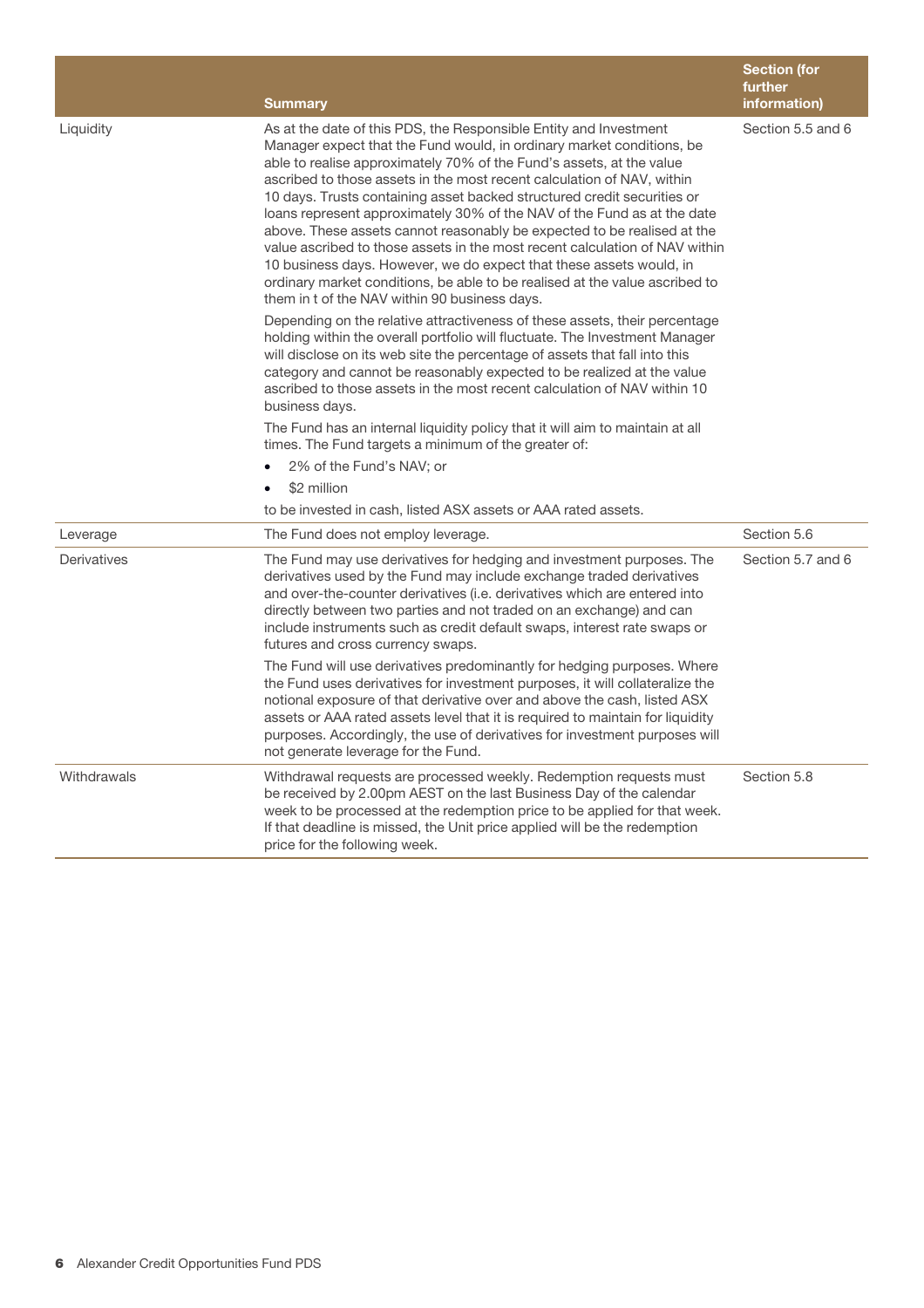# 4. Who is Managing the Fund?

# **The Responsible Entity**

# **Equity Trustees Limited**

Equity Trustees Limited ABN 46 004 031 298 AFSL 240975, a subsidiary of EQT Holdings Limited ABN 22 607 797 615, which is a public company listed on the Australian Securities Exchange (ASX: EQT), is the Fund's responsible entity and issuer of this PDS. Established as a trustee and executorial service provider by a special Act of the Victorian Parliament in 1888, today Equity Trustees is a dynamic financial services institution which continues to grow the breadth and quality of products and services on offer.

Equity Trustees' responsibilities and obligations as the Fund's responsible entity are governed by the Fund's constitution ("Constitution"), the Corporations Act and general trust law. Equity Trustees has appointed Alexander Funds as the investment manager of the Fund. Equity Trustees has appointed a custodian to hold the assets of the Fund. The custodian has no supervisory role in relation to the operation of the Fund and is not responsible for protecting your interests.

# **The Investment Manager**

Alexander Funds is a boutique Australian fund manager that specialises in the fixed income credit markets. The business was established in 2009 and aims to provide its clients with stable returns and consistent distributions through investing in a portfolio of fixed income assets.

Alexander Funds has a proven track record of providing its clients with access to opportunities in the fixed income credit markets that they are not able to access directly or through other funds. It invests alongside its clients in every fund that it manages which adds to the level of trust that it has developed with its clients.

The Alexander Funds investment team has decades of experience in the global fixed income credit markets and have experienced managing credit portfolios through a number of business and economic cycles. This gives it the capabilities and the confidence to be able to identify the best relative value credit products in all types of markets.

# **Key people within Alexander Funds include:**

# **Tim Cox - Executive Chairperson**

Tim is the Executive Chairperson of Alexander Funds. Tim was a senior partner at PWC where he was the international markets tax leader and a member of the board of partners. Tim holds a Bachelor of Laws and a Bachelor of Commerce from the University of Melbourne.

#### **Chris Black - Managing Director**

Chris is the Managing Director of Alexander Funds and the primary Portfolio Manager of the Fund which comprises the majority of his time. Chris has more than 25 years of experience in the global fixed interest markets. he was Vice President of TD Securities in Toronto, Canada, where he operated a credit trading operation covering North American credits. he joined Development Bank of Singapore in 2002 as Senior Vice President where he ran North American and European Credit Trading before moving back to Australia in late 2006 with Challenger Financial Services. Chris founded Alexander Funds Management (previously Laminar Funds Management) in May 2009. Chris holds a Bachelor of Economics (honours) from Monash University.

# **Rachel Shirley - Chief Operating Officer**

Rachel is the Chief Operating Officer of Alexander Funds. Rachel has been working in fixed income markets for over 20 years. Prior to joining Alexander Funds, Rachel was Vice President, Fixed Income with Lehman Brothers where she managed a portfolio of institutional investors' money within the Australian market. Other roles she has held include Manager with West LB in London and Senior Dealer, Fixed Interest with Westpac Banking Corporation. Rachel holds a Bachelor of Laws and a Bachelor of Economics from Monash University.

#### **Stephen Roberts - Chief Economist**

Stephen is the Chief Economist of Alexander Funds. Stephen has 40 years' experience in the finance industry. Over the past 20 years he has been Australian Chief Economist for SBC, UBS, Lehman Brothers and Nomura. he has also worked in portfolio management specialising in strategic asset allocation for Westpac and BT. Stephen graduated from the London School of Economics.

#### **Chris Dalton - Investment Committee Chairperson**

Chris chairs the Investment Committee of Alexander Funds. He is the Managing Director of Australia Ratings and has a part-time role as the Chief Executive Officer of the Australian Securitisation Forum, the peak industry association for participants in Australia's securitisation market. From 2000 to 2008, Chris was the Country head of Standard & Poor's for Australia and New Zealand. Chris holds a Bachelor of Economics from Monash University and an MBA from the University of Melbourne.

Chris Black, Chris Dalton and Stephen Roberts are involved in executing the investment strategy of the Fund. Chris Black is full time and spends the majority of his time executing the investment strategy of the Fund. Chris Dalton and Stephen Roberts are part-time and spend all their time on the Investment Strategy of the Fund.

Alexander Funds has been appointed to provide investment management services to the Fund under an investment management agreement on an exclusive basis. Under the investment management agreement, in summary, Equity Trustees may terminate the agreement at any time by written notice to the Investment Manager if the Investment Manager goes into receivership, administration or liquidation, ceases to carry on business in relation to its activities as an investment manager, if the Investment Manager breaches the agreement which has a material adverse effect on the Fund and the Investment Manager fails to rectify the breach within the required period, or if relevant law requires termination of the agreement. The Investment Manager may also request that Equity Trustees resign as responsible entity of the Fund if it is not satisfied with Equity Trustees' performance, subject to other conditions being met. Any transaction properly entered into prior to termination, claim by the Investment Manager in respect of accrued management fees and expenses incurred in respect of the period to termination or other claim which either the Responsible Entity or the Investment Manager may have against the other will not be affected by termination.

There have been no significant regulatory findings against Alexander Funds or any of its key people.

# **The Custodian and Administrator**

# **About the Administrator**

# **Unity**

-

Unity is the administrator of the Fund and provides administrative, accounting, unit pricing, registry and transfer agency services. The Administrator is responsible for calculating the Fund's NAV.

For further information, please see section 11.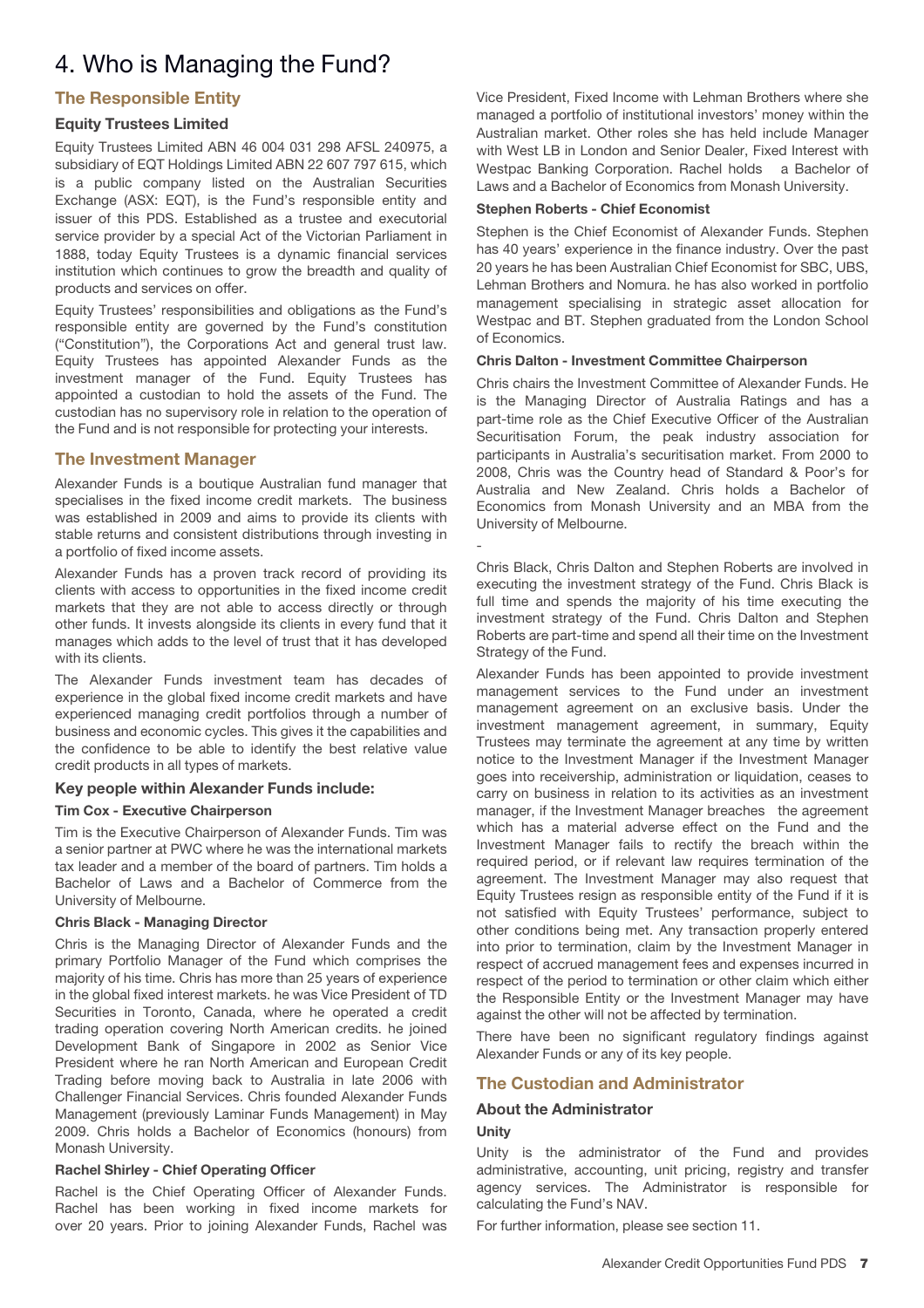# **About the Custodian**

#### **J.P. Morgan**

J.P. Morgan is the custodian of the Fund, which is located in Australia, and holds all of the securities and cash assets of the Fund, except for assets in a margin account which are held from time to time by brokers to the Fund. For further information, please see section 11.

# 5. How the Fund Invests

# **5.1 Investment Objective**

The Fund aims to achieve positive returns in both rising and falling markets as well as a rate of return above the Fund Benchmark.

# **5.2 Investment Strategy**

# **Overview of the Investment Strategy**

The Fund was launched in October 2009 and seeks to outperform the Fund Benchmark through an active management approach that focuses on identifying opportunities in the Australian and global credit markets. The recommended investment horizon for investors in the Fund is three to five years.

The Fund has the ability to invest in all forms of fixed income securities, but its focus is on the credit markets, which are part of the fixed income asset class.

The Fund can invest in the full spectrum of fixed income products that include, but are not limited to: corporate bonds; corporate debt; bank bills; commercial paper; loans; hybrid securities; unit trusts, mortgage-backed securities; asset-backed securities; structured credit securities; credit and other derivatives and credit linked notes; and convertible, preference and ordinary shares.

The Investment Strategy of the Fund is based on locating opportunities within the credit markets that offer attractive risk-adjusted returns.

The Investment Manager employs a relative value investment approach that compares the risk-return profiles of different investments within the credit markets to identify opportunities for the Fund. The portfolio management methodology combines a top-down macro framework with a bottom-up selection process. The top-down approach originates with the Investment Committee, which includes senior executives of Alexander Funds and independent members including the chairperson . The Investment Committee sets the maximum risk allowable by the Fund at the Fund's portfolio level, the regional level and on a sector-by-sector basis. The Investment Committee is mandated to take a medium to long-term outlook for all risk factors that will affect the Fund.

The bottom-up credit process is started by the portfolio manager, who presents trade ideas to the Investment Committee. The Investment Committee assesses and approves the trade ideas presented to them with the aim of achieving the best available relative value opportunities for the Fund. In assessing the relevant trade ideas presented to it, and in determining if a proposed trade is in the best interests of the Fund, the Investment Committee will examine a number of aspects of the trade idea, which may include: the price, the level of subordination, the term to maturity, the liquidity, the ratings and the impact on credit and interest rate duration to the portfolio.

The bottom-up process is applied to both single credit exposures and pooled investments. Analysis of single credit exposures involves understanding the credit risk of the issuer as well as considering the appropriate terms of the investment.

For securitisation arrangements, the credit process applies both a qualitative and quantitative assessment of three broad elements of each security: structure; collateral quality; and the role or participation of third parties in the transaction.

As the credit markets are primarily over-the-counter markets, they are often opaque and can be driven by technical factors (such as short-term supply versus demand differences), which can lead to inefficiencies and mispricing of risk. With an extensive network of relationships, the Investment Manager believes it is able to obtain a clearer picture of the credit markets. Drawing on the significant experience of its team in managing all types of fixed income securities and operating in both stable and volatile market conditions, the Investment Manager seeks to identify and take advantage of such inefficiencies and mispricing in the credit markets.

The Fund's investment preferences will be oriented towards opportunistic investments in the credit markets that generate a cash yield, as well as potentially generating capital appreciation, and potential profit-taking as a result of the mispricing of such investments in the market.

# **Assumptions and Dependencies**

The success of the Fund's investment strategy will depend on market conditions and may be influenced by specific risk factors set out in section 6, including but not limited to, asset risks, economic risk, credit risk, market risk, counterparty risk and derivative risks.

# **Significant Benefits**

The Fund is managed by fixed income specialists who have significant experience in the products they invest in. The Investment Manager has access to the wholesale fixed income markets and opportunities that are generally not available to non-institutional investors. It has a global network of relationships in the credit markets, which allows it to get a clearer picture of the relative value of fixed income securities than non-institutional investors.

The Fund aims to provide distributions with relatively low volatility in the unit price.

A Unit holder is entitled to the distributable income (if any) of the Fund. The Fund will distribute the Unit holder's distributable income (if any) on a quarterly basis. Subject to the Constitution, distributions (if any) will generally be paid fourteen Business Days after 31 March, 30 September and 31 December of each year, and two months after 30 June.

The Responsible Entity will determine the exact amount to be distributed.

A Unit holder may also have the benefit of capital gains (or suffer losses) when they dispose of their investments, such as by exiting the Fund or transferring their Units. Unit holders may elect to reinvest their distributions in the Fund.

For more information about redemptions, see Section 7.

#### **Investment Universe**

The Fund can invest in the full spectrum of fixed income products that include, but are not limited to: corporate bonds; corporate debt; bank bills; commercial paper; loans; hybrid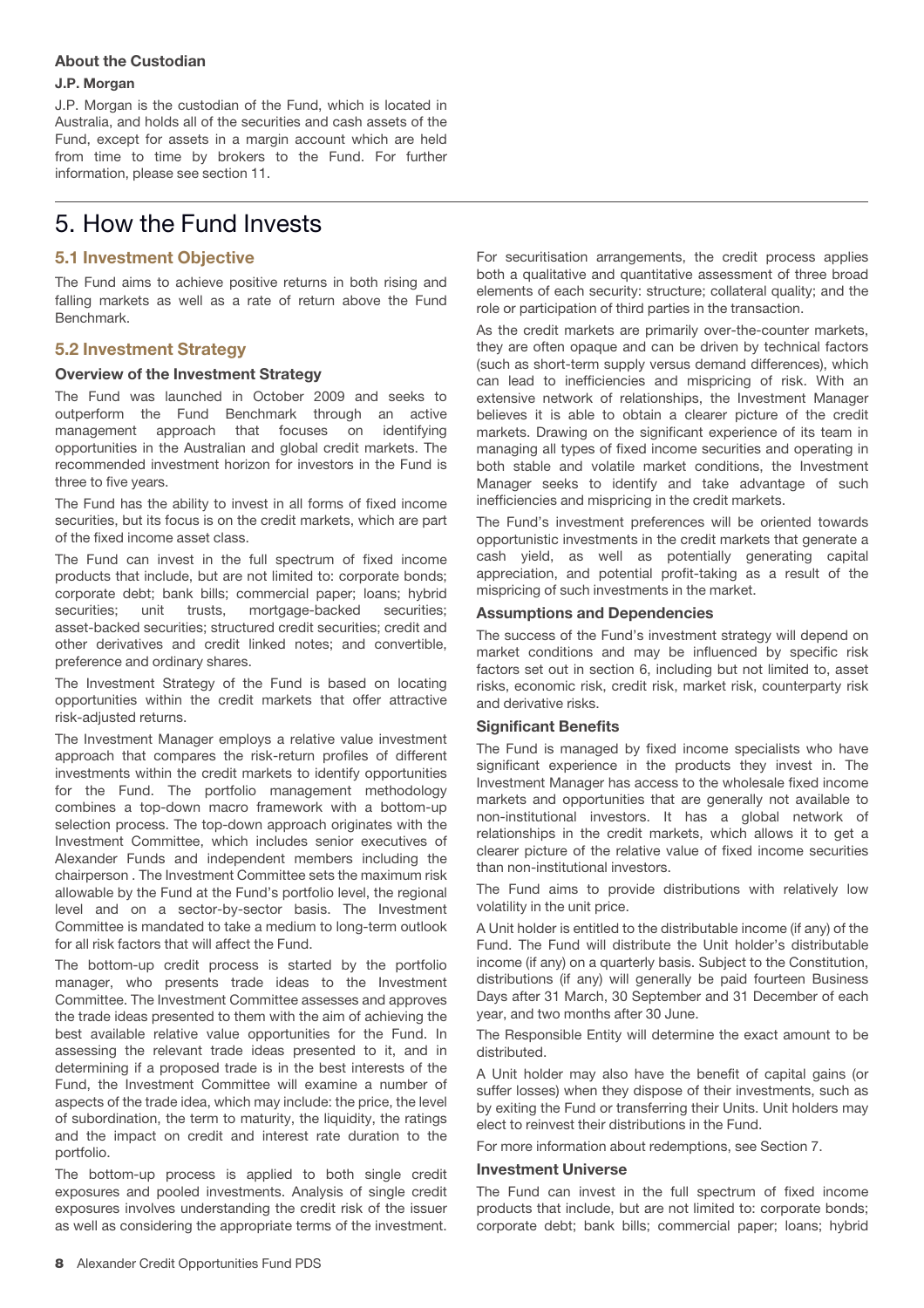securities; unit trusts, mortgage-backed securities; asset-backed securities; structured credit securities; credit and other derivatives and credit linked notes; and convertible, preference and ordinary shares

# **Regional Exposure**

The Fund will target a regional exposure of 50% or greater to Australian and Asian investments. It may also have exposure to North American, European and other investment markets.

# **Credit Exposure**

The Fund will target a portfolio composition with an internal or external rated Investment Grade allocation of 50% or greater. However the Fund may move below the 50% internal or external rated Investment Grade level to take advantage of credit opportunities that are available in the market.

# **Currency Exposure**

The Fund is denominated in Australian dollars. Assets held by the Fund may be denominated in Australian dollars or a foreign currency depending on the type of asset. There are no limits or targets on the amount of foreign currency denominated assets which can be held by the Fund.

The Fund may hedge the currency exposures of any foreign denominated fixed income security depending on the benefits and disadvantages to the Fund. Generally, foreign exchange exposures will be hedged back to Australian dollars.

# **Interest Rate Duration**

The Fund aims to maintain a maximum interest rate duration of one year. The Fund may hedge the interest rate exposure through the use of interest rate swaps and futures depending on the benefits and disadvantages to the Fund.

# **Risk Management**

The Investment Manager employs a risk management process to help reduce the volatility of the Fund's returns. The risk management framework includes limiting the notional exposure of the Fund to any individual company, entity or structured product. The Investment Manager considers and actively monitors risk of loss of the Fund's assets. Value-at-Risk (VAR) processes are also applied to the Fund to ensure that the total portfolio risk is within acceptable limits. VAR is a financial

analysis measure used to assess the risk of loss on the portfolio over a specific period of time. This risk management process applies once the Fund has reached the Base Funds Under Management level. If the Fund has funds under management ("FUM") that is less than the Base Funds Under Management level, there is still a risk management process in place, however there are aspects that are different such as concentration limits on individual exposures.

All investments carry risks. More information can be found in section 6 'Managing Risks'.

#### **Change in Investment Strategy**

The investment strategy may be amended by the agreement of the Investment Manager and the Responsible Entity. Equity Trustees will provide investors with 30 days' notice before implementing a change to the investment strategy of the Fund.

# **5.3 Fund Structure**

The Fund is a registered managed investment scheme. It is a unit trust governed by the Constitution. The Fund comprises assets which are acquired in accordance with its investment strategy. Investors receive units when they invest. In general, each unit represents an individual's interest in the assets of the Fund as a whole, subject to liabilities, however it does not give the investor an interest in any particular asset. The value of a unit in the Fund is determined by reference to the assets and liabilities of the Fund.

Equity Trustees is the responsible entity for the Fund and has appointed Alexander Funds as the investment manager to manage the investments of the Fund on a day-to-day basis. The Responsible Entity has engaged a number of professional service providers to provide a range of investment, administration and back office services to the Fund including custody, administration services, transaction execution and broking. The Responsible Entity has entered into service agreements with the service providers and will, with the assistance of Alexander Funds, regularly monitor the performance of the service providers against service standards set out in the relevant agreements. The service providers and their relationship to the Fund and the flow of funds through the Fund are shown in the diagram below.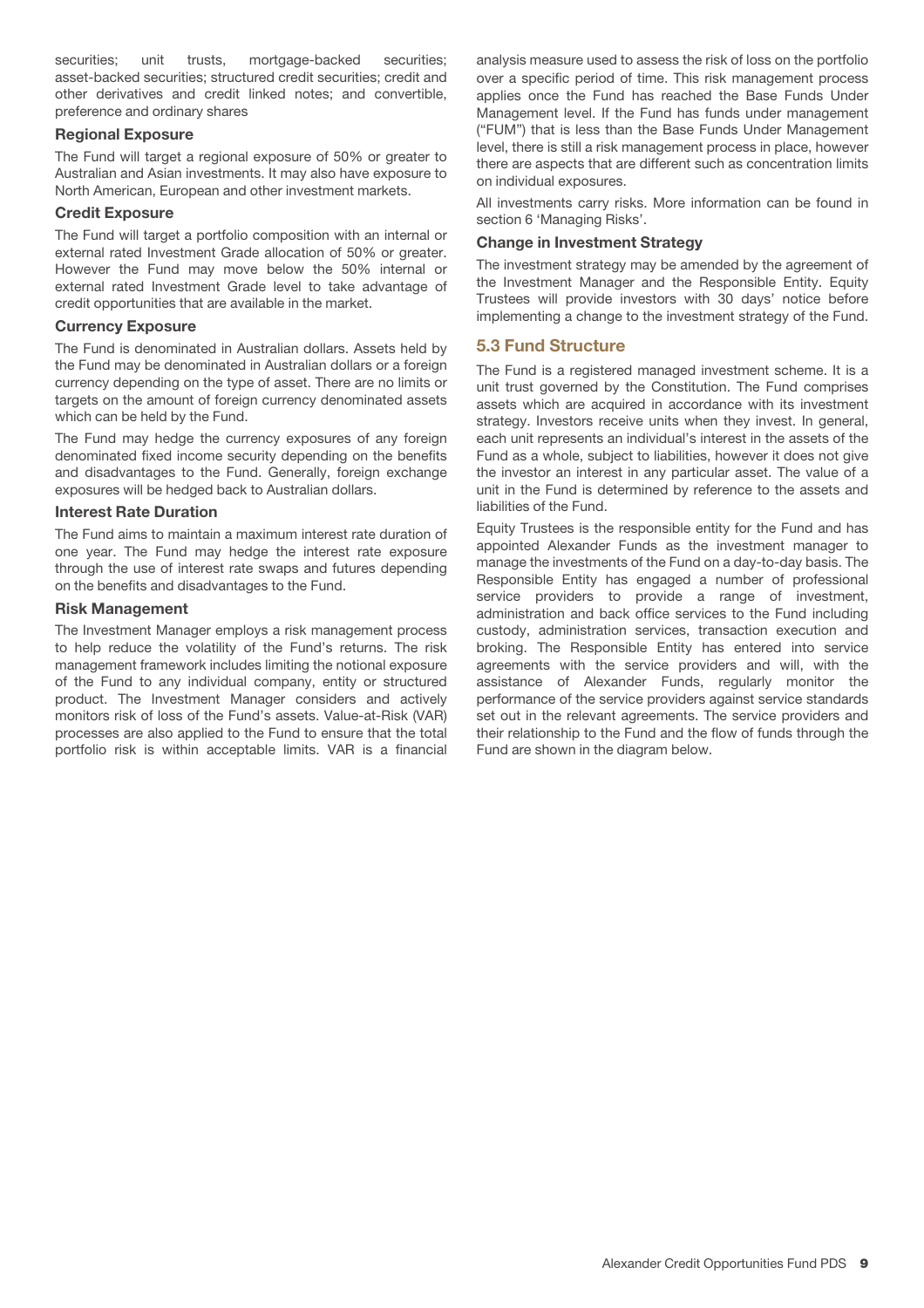# **INVESTORS**

**INVESTMENT AMOUNT (\$)** 

> REDEMPTION PROCEEDS (IF ANY) > DISTRIBUTIONS OF INCOME AND **CAPITAL GAINS (IF ANY)** 

**ALEXANDER FUNDS MANAGEMENT AS FUND MANAGER** 



AMOUNTS INVESTED ARE HELD BY **THE CUSTODIAN** 



AMOUNTS NEEDED TO PAY **REDEMPTION PROCEEDS AND/OR DISTRIBUTIONS TO INVESTORS ARE PAID OUT OF THE FUND'S ASSETS** 

J.P. MORGAN AS CUSTODIAN HOLDS THE ASSETS OF THE FUND

**ASSETS OF THE FUND** 

As at the date of this PDS, the key service providers to the Fund are:

- Investment Manager: Alexander Funds is responsible for managing the investments of the Fund. For further details on Alexander Funds' role, please refer to section 4. The Investment Manager is located in Australia.
- Custodian: J.P. Morgan is the custodian of the Fund. The Custodian is also located in Australia. The custodian holds all of the securities and cash assets of the Fund (except for assets in a margin account which are held from time to time by brokers to the Fund).
- Administrator: Unity provides certain administrative, accounting, registry and transfer agency services in connection with the Fund. For further details on the Administrator's role, please refer to section 4. The Administrator is located in Australia.
- Brokers: The Responsible Entity may use a wide variety of brokers to enter into transactions associated with fixed income securities, exchange traded derivatives and over-the-counter derivatives. The brokers used by the Responsible Entity will typically be located in Australia but may also include overseas brokers and investment banks depending on the nature of the asset traded.
- Valuation Service Provider: Intercontinental Exchange (ICE) which is a global firm with operations in Australia and Reuters Datascope which has its headquarters in London, United Kingdom. As at the date of this PDS, not all Fund assets are valued by ICE and Reuters Datascope. Please see section 5.4 for more information.
- Auditor: Ernst & Young are the auditors for the Fund. The auditors are responsible for preparing an audit opinion on the annual financial reports for the Fund. The auditors are located in Australia.

Service providers to the Fund may change without prior notice to investors. Investors will be notified of any change to service providers in the regular reports available as described in section 8. Risks relating to the use of third party service providers are outlined in section 6.

# **5.4 Valuation, Location and Custody of Assets**

Most positions are generally valued by the Administrator, which is independent to the Responsible Entity.

The Administrator generally uses market price valuations supplied by third party debt market intermediaries and other third party specialist data providers.

In the event that an existing market price valuation cannot be obtained from an independent third party source, Equity Trustees may seek to appoint an independent third party to undertake a valuation of the asset.

In other cases, where an asset is not exchange traded and an independent third party valuation cannot effectively be obtained, the Investment Manager will make a valuation recommendation in respect of the particular asset to the Responsible Entity, having regard to relevant factors including, but not limited to, the nature of the asset, observable market data, market prices for comparable assets and other valuation techniques ("Valuation Recommendation"). The Valuation Recommendation will include a risk assessment of not relying on an independent valuation of the asset and the conflict of interest that may arise by relying on a valuation prepared by the Investment Manager.

The Valuation Recommendation will be determined using a process approved and overseen by the Responsible Entity. If a Valuation Recommendation is rejected by the Responsible Entity, the Responsible Entity will seek to appoint an independent third party valuation services provider to value the asset.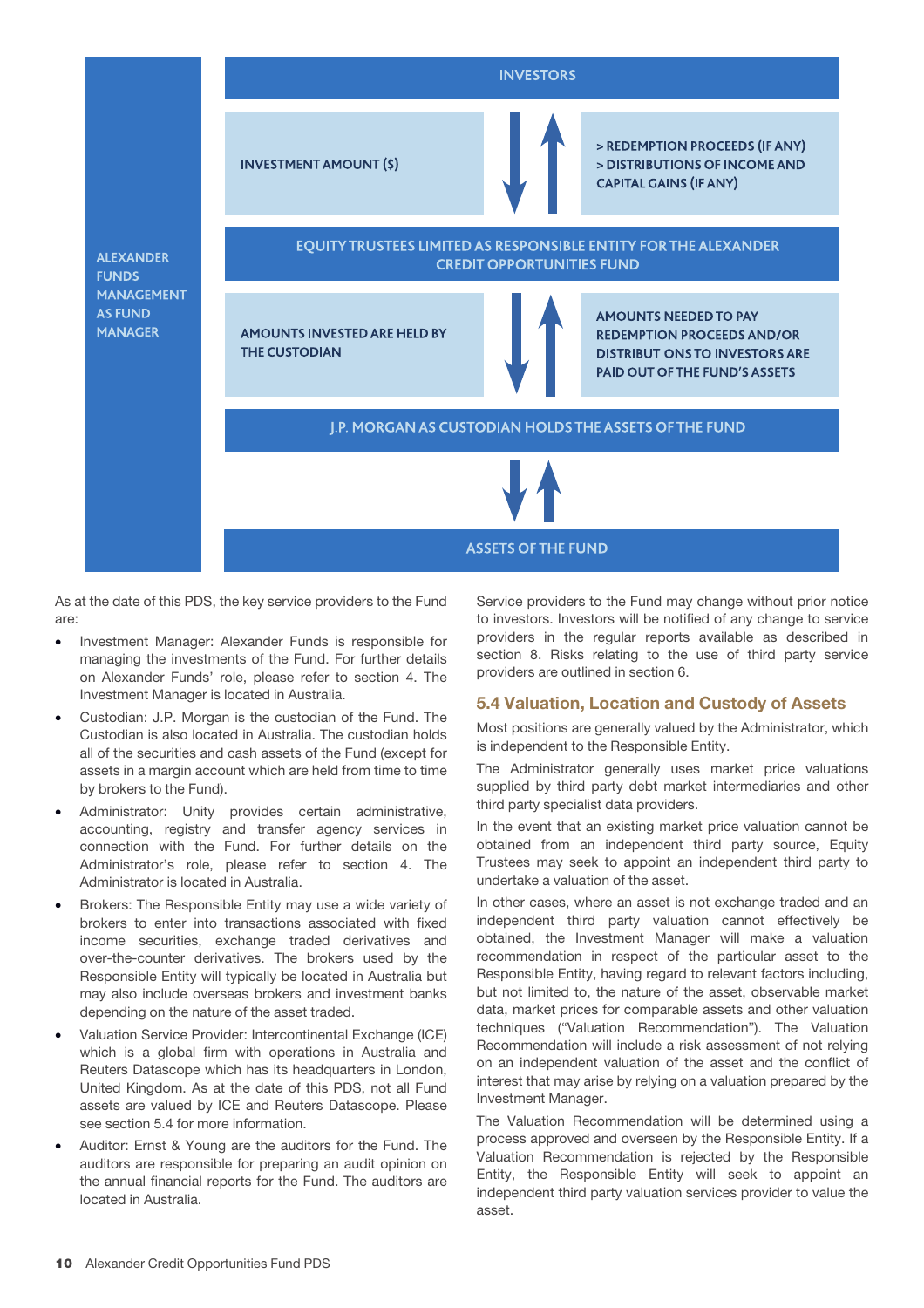Equity Trustees has developed a formal written policy in relation to the guidelines and relevant factors taken into account when exercising any discretion in calculating unit prices (including determining the value of the assets and liabilities). A copy of the policy and, where applicable and to the extent required, any other relevant documents in relation to the policy will be made available to investors free of charge on request to Equity Trustees.

Please refer to section 6 of this PDS for some of the risks associated with the use of related or other non-independent parties to provide valuations.

As at the date of this PDS, the Fund is invested in certain assets that are currently being valued based on a Valuation Recommendation provided by the Investment Manager and approved by the Responsible Entity. As at the date of this PDS, these assets represent approximately 21% of the Fund's net asset value. This figure will change from time to time and will be updated in the monthly material changes report available on the Investment Manager's website.

All of the assets of the Fund will be held by the Custodian (except for assets in a margin account which are held from time to time by brokers to the Fund) who is located in Australia. The assets of the Fund will be located in the country in which the issuer is located.

Neither the Responsible Entity nor the Investment Manager has a specific policy in relation to the geographical location of an asset. The Responsible Entity does not have a specific policy in relation to the custodial arrangements that apply in relation to the Fund.

The Custodian is responsible for holding the assets of the Fund on behalf of the Responsible Entity.

# **5.5 Liquidity**

As at the date of this PDS, the Responsible Entity and Investment Manager expects that the Fund would, in ordinary market conditions, be able to realise approximately 70% of the Fund's assets, at the value ascribed to those assets in the most recent calculation of NAV, within 10 days. Trusts containing asset backed structured credit securities or loans represent approximately 30% of the NAV of the Fund as at the date above. These assets cannot reasonably be expected to be realised at the value ascribed to those assets in the most recent calculation of NAV within 10 business days. However, we do expect that these assets would, in ordinary market conditions, be able to be realised at the value ascribed to them in the most recent calculation of the NAV within 90 business days.

Depending on the relative attractiveness of these assets, the percentage holding of these asset within the overall portfolio will fluctuate. The Investment Manager will disclose on its web site the percentage of assets that fall into this category and that cannot be reasonably expected to be realized at the value ascribed to those assets in the most recent calculation of NAV within 10 business days.

The Investment Manager attempts to mitigate the liquidity risk within the portfolio by ensuring that the Fund has sufficient cash exposure to meet liquidity requirements whether the Liquidity Threshold is met or not. Note that we do not guarantee the liquidity of the Fund's investments.

The Fund has an internal liquidity policy that it will aim to maintain at all times. The Fund targets a minimum of the greater of:

- 2% of the Fund's NAV; or
- \$2 million

to be invested in cash, listed ASX assets, or AAA rated assets.

# **5.6 Leverage**

The Fund does not employ leverage.

#### **5.7 Derivatives**

The Fund may use derivatives for hedging and investment purposes. The derivatives used by the Fund may include exchange traded derivatives and over-the-counter derivatives (i.e. derivatives which are entered into directly between two parties and not traded on an exchange) and can include instruments such as credit default swaps, interest rate swaps or futures and cross currency swaps.

The Fund will use derivatives predominantly for hedging purposes. This may be to hedge overall market risk at the portfolio level or to specifically hedge credit risk. Broadly speaking, because of the types of assets the Fund invests in, it may not be possible to fully hedge downside risk for a particular investment or asset, therefore, the Fund will generally hedge against systemic risk (i.e. market risk).

The Fund may also use derivatives for investment purposes if it believes that the derivative has better relative value than the physical underlying asset it is linked to. If the Fund was to use derivatives for investment purposes, it will collateralise the notional exposure of that derivative over and above the cash, listed ASX assets, or AAA rated assets level that it is required to maintain for liquidity purposes. Accordingly, the use of derivatives for investment purposes will not generate leverage for the Fund.

When investing in derivatives, the Fund may be required to provide part of the assets of the Fund as margin or collateral to the accounts of the derivative counterparty or broker. Margin or collateral will usually be held in the name of the counterparty or broker. In the event of the counterparty or broker's insolvency, the Fund becomes an unsecured creditor of the insolvent party and the margin or collateral may not be fully recovered.

It is the current intention of Equity Trustees to enter into over-the-counter derivatives on behalf of the Fund.

The Fund has strict criteria for selecting over-the-counter derivative counterparties. The Responsible Entity, on behalf of the Fund, will enter into over-the-counter derivative contracts with counterparties who have the required execution capabilities and relevant market/instruments to achieve cost efficient execution and minimal counterparty risk. The Investment Manager will monitor the counterparty risk with the aim of hedging the counterparty exposure if it believes it is appropriate to do so.

# **5.8 Withdrawals**

Withdrawal requests are processed weekly. Redemption requests must be received by 2.00pm AEST on the last Business Day of the calendar week to be processed at the redemption price to be applied for that week. If that deadline is missed, the Unit price applied will be the redemption price for the following week.

Please see section 7 for further details of applications and withdrawals.

# **5.9 Suggested Investment Timeframe**

The suggested investment timeframe is 3 to 5 years.

# **5.10 Labour standards and environmental, social and ethical considerations**

Alexander Funds align risk considerations with the underlying approach to credit investing. Investment processes take into account key attributes including but not limited to environmental social and governance factors.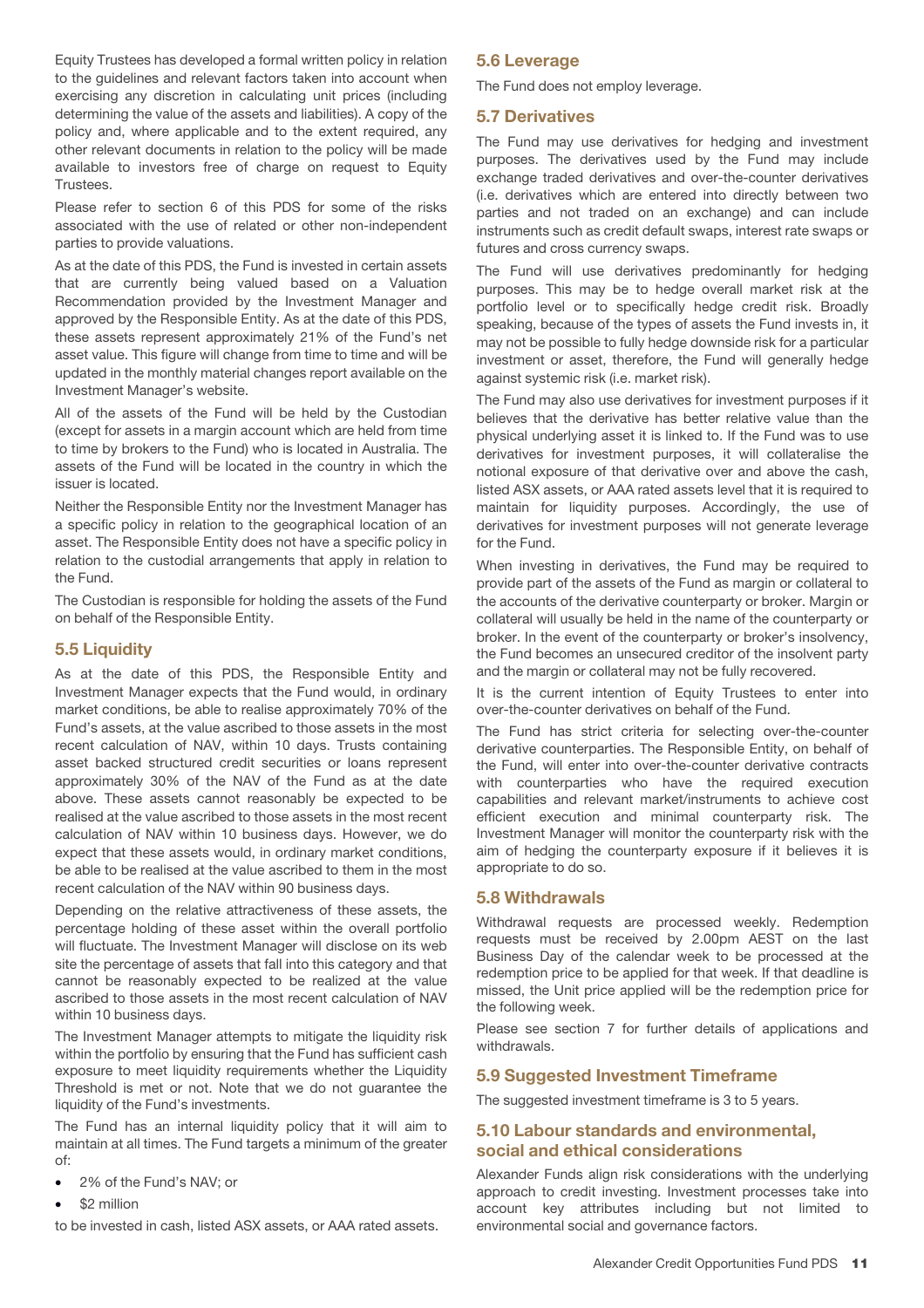# **5.11 Fund Performance**

Fund performance can be obtained by contacting Alexander Funds on (03) 9039 5050. Please note that due to the historical nature of performance information and the volatility of returns, future returns may differ from past returns.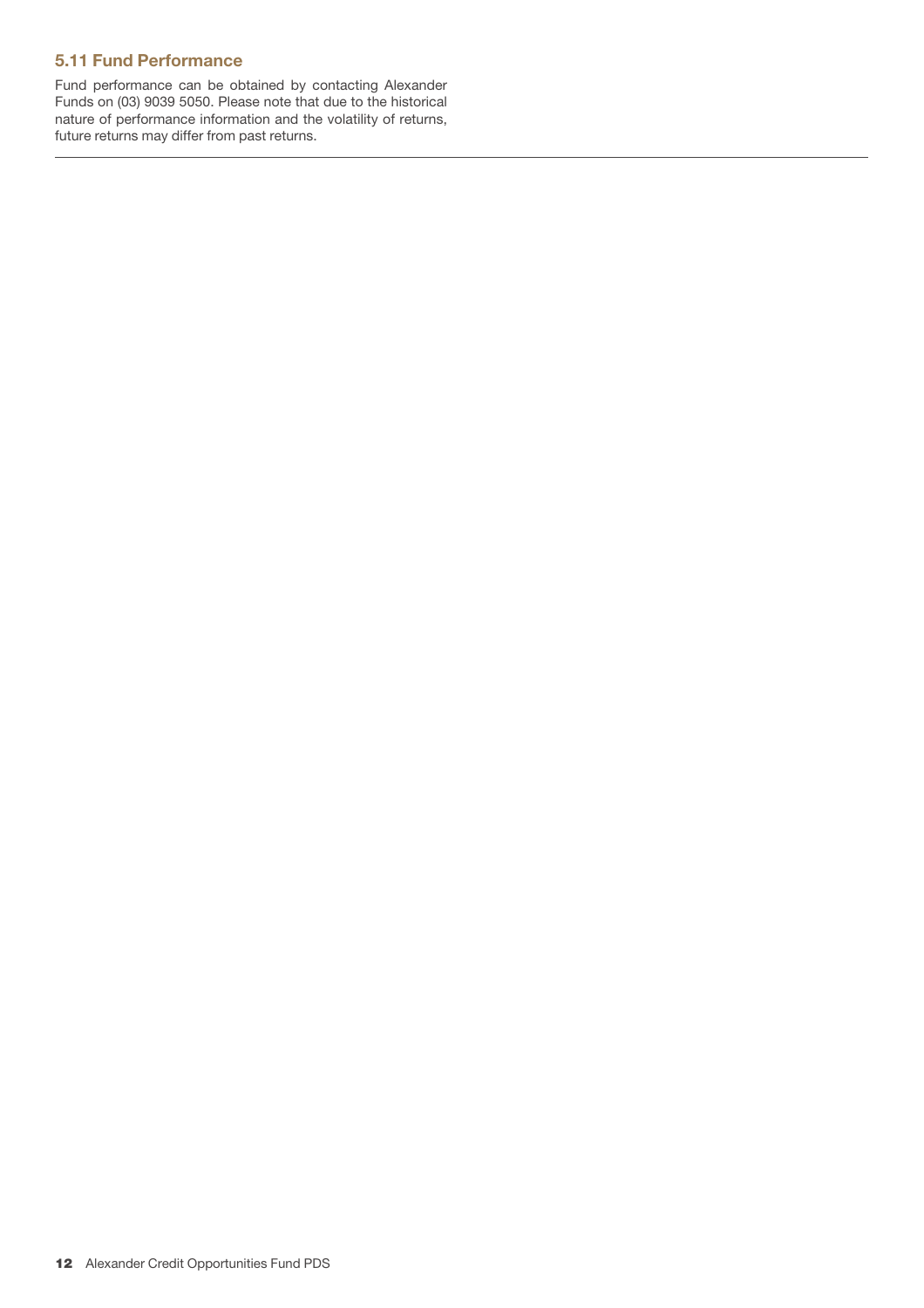# 6. Managing Risk

All investments carry risk. Different investment strategies may carry different levels of risk, depending on the assets acquired under the strategy. Assets with the highest long-term returns may also carry the highest level of short-term risk. The significant risks below should be considered in light of your risk profile when deciding whether to invest in the Fund. Your risk profile will vary depending on a range of factors, including your age, the investment time frame (how long you wish to invest for), your other investments or assets and your risk tolerance. Neither Equity Trustees nor Alexander Funds guarantee the liquidity of the Fund's investments, repayment of capital, any rate of return, or the Fund's investment performance. You may lose money by investing in the Fund and your investment in the Fund may not meet your objectives. Future returns may differ from past returns. In addition, neither Equity Trustees nor Alexander Funds offers advice that takes into account your personal financial situation, including advice about whether the Fund is suitable for your circumstances. If you require personal financial advice, you should contact a licensed financial adviser.

Some of the risks associated with an investment in the Fund and how the Investment Manager manages those risks are listed below. There is no guarantee that any risk mitigation measures described below will be effective.

# **Credit Risk**

Credit risk is the loss incurred when the borrower or an issuer of a security fails to pay their principal or interest obligations when they are due. This is the primary risk within the portfolio and it is analysed in many different ways by the Investment Manager. Credit limits, which are set through risk management processes, provide a framework for the amount of credit risk that the Fund can take, and this risk can be supplemented or hedged through the use of tools such as credit derivative products.

# **Asset Risk**

Asset risk is the risk associated with the poor performance of a financial asset in which the Fund invests. The diversification of assets of the Fund by the Investment Manager is intended to reduce this risk.

# **Economic Risk**

Economic risk is the risk that certain events or circumstances may cause a downturn in economic conditions (including the inability of a country to meet its financial obligations, general economic activity, inflation, unemployment levels, and government fiscal, monetary and regulatory policy).

Such economic risk may adversely affect the value and the liquidity of the Fund's investments. Economic risk is interrelated with other types of risks, such as interest rate risk, currency risk and regulatory risk (which are described below).

# **Concentration Risk**

While the amount of FUM within the Fund is small, the portfolio may be invested in a small number of assets. In this way, the Fund may be 'concentrated' and not as diversified across different assets as would be the case if the FUM were larger. If a particular asset declines in value or ceases to produce income for the Fund, the impact of this will be greater where assets are more concentrated.

# **Currency Risk**

The Fund is denominated in Australian dollars, but the portfolio may include investments that are denominated in foreign currency.

Currency risk is the risk that the price of any foreign transactions and therefore, the potential profit or loss, may be affected by any variation in the foreign exchange rate between the time an order to purchase a security denominated in foreign currency is placed and the time the security is sold. Currency risk may be reduced by the use of cross-currency swaps, foreign exchange forwards and spot contracts.

# **Derivatives Risk**

The Fund may invest in derivatives for investment purposes as well as for hedging purposes.

The use of derivatives can lead to losses because of adverse movements in the price or value of the asset, index, rate or instrument underlying a derivative, the failure of a counterparty (as a result of its bankruptcy, insolvency or default), the illiquidity of the instrument, or tax or regulatory constraints.

A decision as to whether, when, and how to use derivatives involves the exercise of specialised skill and judgment and even a well-conceived transaction may be unsuccessful to some degree because of market behaviour or unexpected events. Derivative instruments may be difficult to value, may be illiquid, and may be subject to wide swings in valuation caused by changes in the value of the underlying instrument. The loss on derivative transactions may substantially exceed the initial investment.

# **Interest Rate Risk**

Interest rate risk is the loss incurred by a fixed income security due to a change in the level of interest rates. In general, as interest rates rise, the price of a fixed rate bond or loan will fall. Interest rate risk can be reduced through the use of interest rate swaps and futures contracts.

# **Liquidity Risk**

There is no guaranteed market for the credit products that the Fund invests in. Accordingly, the Fund may need to wait before it is able to liquidate various assets in its portfolio. The market for credit products may lack liquidity because of insufficient trading activity. This may make it difficult or impossible to realise assets in the Fund leading to reduced profits and higher losses for the Fund.

A significant proportion of the Fund's assets are unlisted. The Investment Manager intends to invest predominately in overthe-counter unlisted assets. As at the date of this PDS, there is a market for these products and the Investment Manager conducts an ongoing review of the liquidity of the market on the basis that the valuation of the assets within the Fund accurately reflect where those assets could be sold. As at the date of this PDS, the Responsible Entity and Investment Manager expect that the Fund would, in ordinary market conditions, be able to realise approximately 70% of the Fund's assets, at the value ascribed to those assets in the most recent calculation of NAV, within 10 days. Trusts containing asset backed structured credit securities or loans represent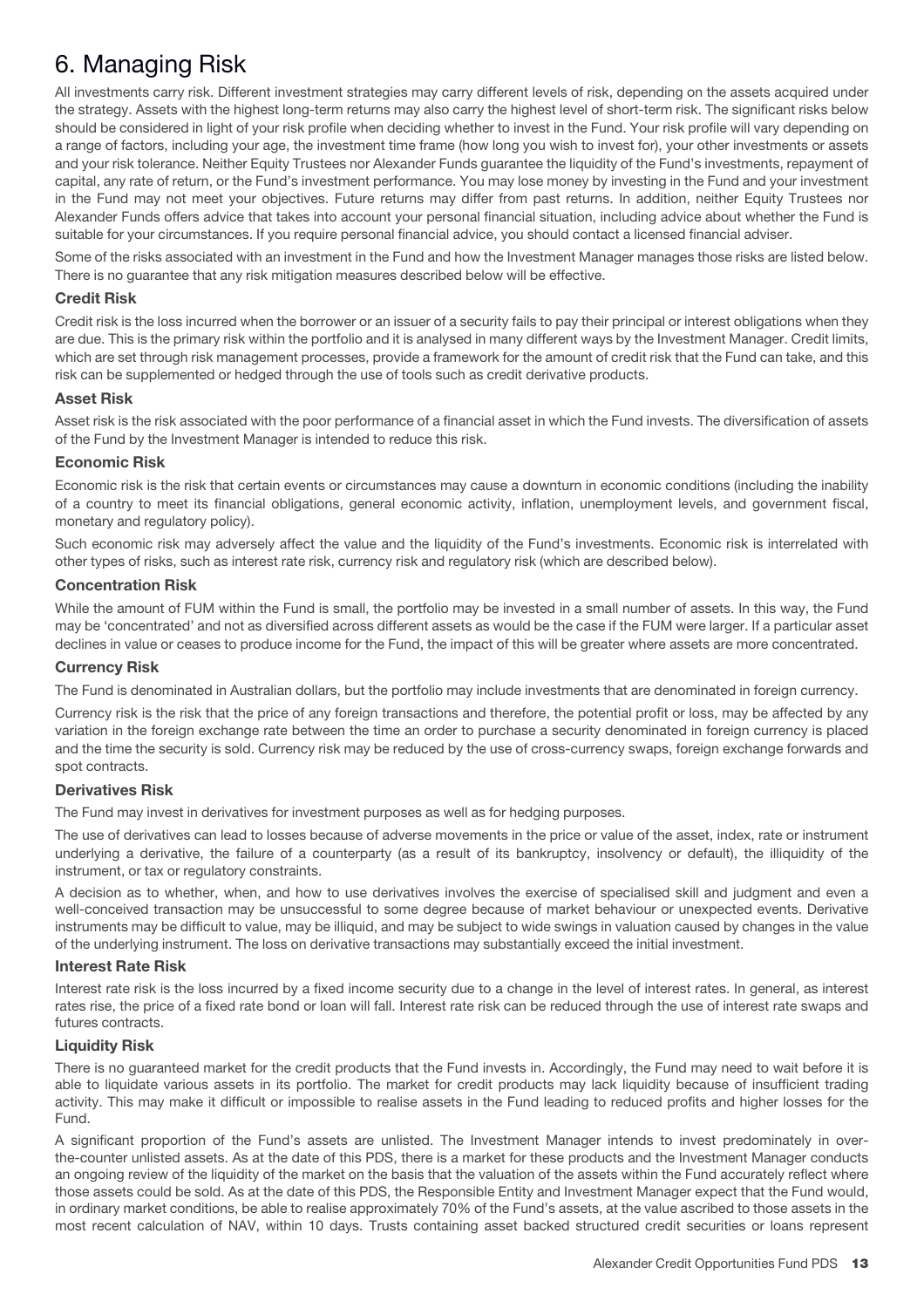approximately 30% of the NAV of the Fund as at the date above. These assets cannot reasonably be expected to be realised at the value ascribed to those assets in the most recent calculation of NAV within 10 business days. However, we do expect that these assets would, in ordinary market conditions, be able to be realised at the value ascribed to them in the most recent calculation of the NAV within 90 business days.

Depending on the relative attractiveness of these assets, the percentage holding of these asset within the overall portfolio will fluctuate. The Investment Manager will disclose on its web site the percentage of assets that fall into this category and that cannot be reasonably expected to be realized at the value ascribed to those assets in the most recent calculation of NAV within 10 business days.

Further, the Fund has an internal liquidity policy that it will aim to maintain at all times. The Fund targets a minimum of the greater of:

- 2% of the Fund's NAV; or
- \$2 million

to be invested in cash, listed ASX assets or AAA rated assets.

However, there is a risk that in the event of market shocks and other extreme events impacting financial markets, assets of the Fund could not be realised within a short time frame and liquidity of the Fund would be impacted. Where the Fund is illiquid (as defined in the Corporations Act), an investor can only withdraw when Equity Trustees makes a withdrawal offer to investors in accordance with the Corporations Act. Equity Trustees is not obliged to make such offers.

#### **Fund Risk**

Fund risk primarily relates to the risk that the Fund could terminate, that fees and expenses could change, or that the Responsible Entity or Investment Manager could be replaced.

#### **Market Risk**

Market risk is the risk that the value of the Fund's assets will decrease due to movements in markets caused by factors such as the stock market, political climate, legal and tax conditions, commodity prices and environmental events.

#### **Regulatory and Tax Risk**

This is the risk that a government, regulator or operator of a securities or asset exchange makes tax or regulatory changes that have an adverse impact on the value of securities within the portfolio or the ability of the Fund to trade the assets.

#### **Inflation Risk**

This is the risk that inflation will undermine the performance of the Fund. This is not a significant risk because the Fund primarily invests in assets that have floating rate coupons. If inflation rises, the floating rate coupon on these assets generally also increases.

#### **Offshore Investment Risk**

This is the risk that the laws and regulations in jurisdictions outside of Australia where some assets of the Fund may be held or transactions conducted, are different to Australian laws. This could have an impact on the value of the Fund's assets as well as the ability to deal in some of the Fund's assets or to enforce obligations owed by the issuers of such assets.

#### **Manager Risk and Key Person Risk**

Manager risk is the risk that the Fund may not achieve its objectives due to the Investment Manager stepping outside the boundaries of its mandate.

Personnel within the Investment Manager's team may also change from time to time. This risk is reduced as the portfolio manager within the Investment Manager's team is the majority owner of Alexander Funds.

#### **Counterparty Risk**

Counterparty risk is the risk that a counterparty will fail to perform contractual obligations under a contract for example, at a time when the contract is in-the-money. Counterparty risk arises when the Fund enters into a contract, particularly derivative contracts. The Investment Manager monitors counterparty risk and may hedge the counterparty exposure if it believes it is appropriate to do so.

#### **Service Provider Risk**

There is a risk that third party service providers to the Fund, including the custodian and fund administrators, may not perform their obligations in accordance with their contractual or legal obligations and cause loss to the Fund.

To minimise this risk, the Responsible Entity will monitor the performance of third party service providers with the assistance of Alexander Funds against their contractual obligations on a periodic basis.

# **Related Party Transactions and Conflict of Interest Risk**

Related party transactions involve risks of conflict of interest because related parties are often in a position to influence the decision of whether the benefit is provided to them, and the terms of its provision. Transactions where a conflict of interest is present also involves risk as parties may act in favour of another interest other than the interest of the Fund.

Under the investment management agreement, the Investment Manager may invest in, deal with or engage the services of the Investment Manager's related bodies corporate engaged in separate business activities which are entitled to charge fees, brokerage and commissions provided that they are in the ordinary course of business and on arm's length terms. All transactions will be effected by the Investment Manager at market rates or at no charge, and in accordance with the Corporations Act.

Further, there may be circumstances where the Investment Manager may assist issuers in structuring and marketing fixed income products. The Investment Manager may cause the Fund to invest in such fixed income products and related assets where it considers that the investment is appropriate for the Fund's portfolio. Such investments involve conflict of interest as the Investment Manager will be advising both the issuer and the Fund.

The Fund also invests in other funds of which the Investment Manager is the trustee. The Investment Manager receives fees in its capacity as trustee of those funds. The fees charged are on arm's length terms.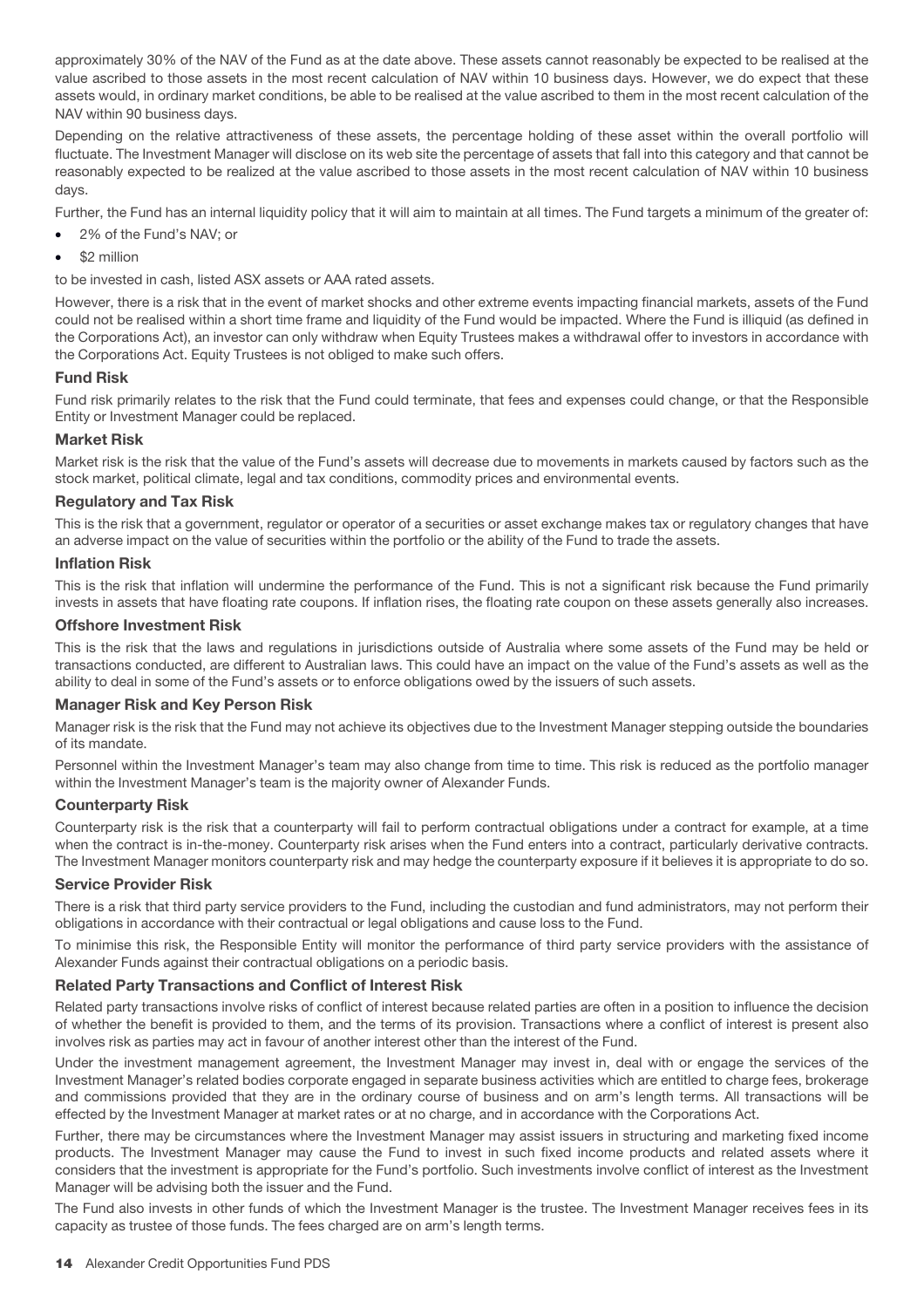The Investment Manager has a policy on proposed or potential related party transactions, to ensure that any actual or potential conflicts of interest are identified and appropriately dealt with. A copy of the Investment Manager's policy on related party transactions is available by contacting the Investment Manager on (03) 9039 5050.

The Responsible Entity has a Conflict of Interests policy in place to comply with its legislative obligations and to establish formal procedures in relation to identifying, avoiding and managing conflicts of interest. A summary of this policy is available at www.eqt.com.au.

#### **Related Party Valuation Risk**

As set out in section 5.4 of this PDS, in some cases valuations may be undertaken by the Investment Manager providing a Valuation Recommendation to the Responsible Entity for approval. The presence of related parties and potential conflicts of interest may increase the risk that such valuations do not reflect the value at which the asset can be realised.

#### **Valuation Risk**

Where investments of the Fund are not exchange traded, these investments may be valued by reference to observable market data, market prices for comparable assets or other valuation factors (including, in some cases, valuation by the Investment Manager). These prices may not reflect the value at which these investments can be realised, which may be lower or higher than the value reflected in the unit price of the Fund.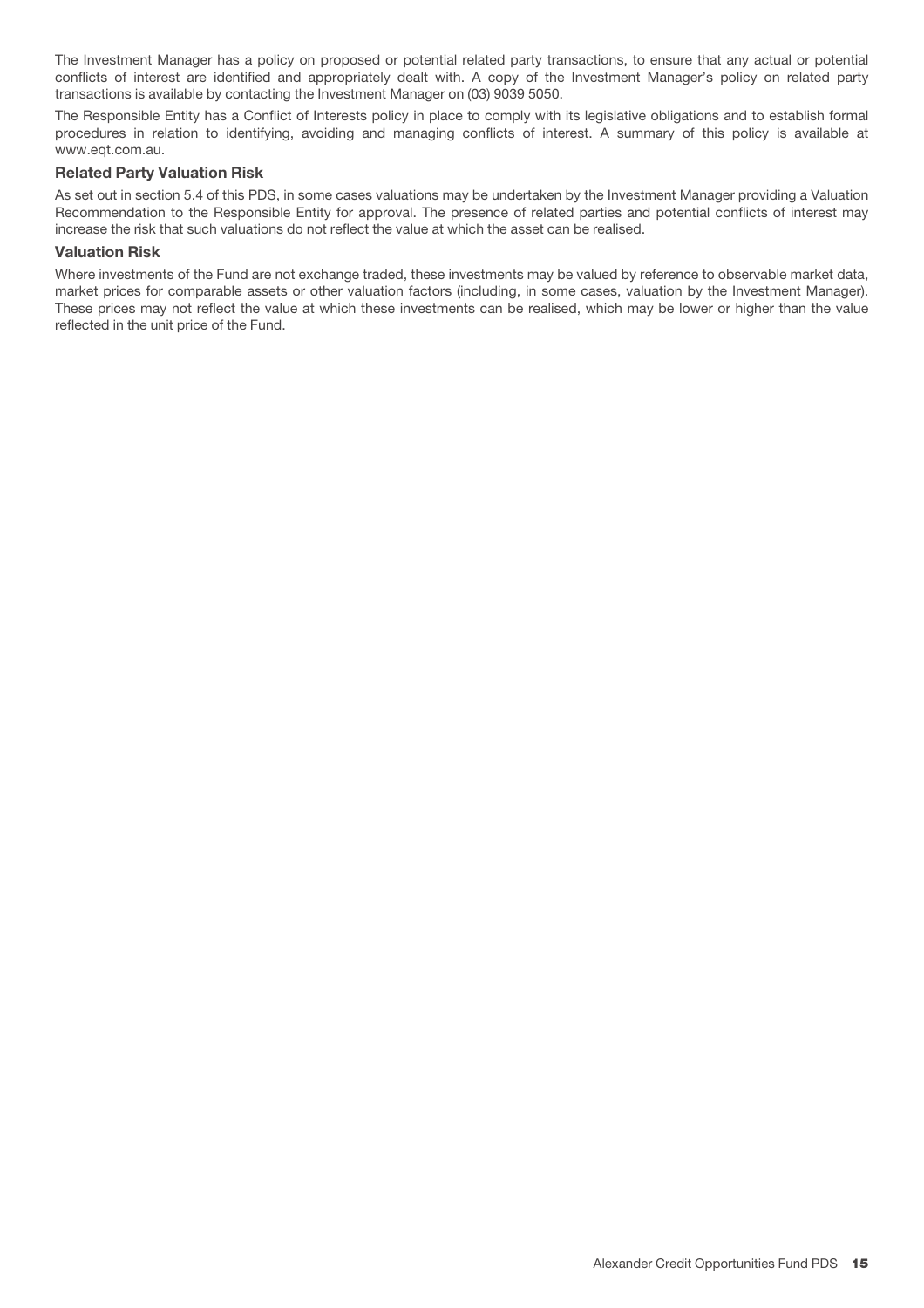# 7. Investing and Withdrawing

# **Initial Applications**

Investors can acquire units by completing an application form. The minimum investment amount for the Fund is \$25,000. The Responsible Entity may accept lower amounts at its discretion.

To invest directly please complete the Application Form accompanying this PDS and either send your original Application Form to:

Alexander Credit Opportunities Fund

C/- One Registry Services

PO Box R1479

Royal Exchange NSW 1225Or email your completed application to alexander@oneregistryservices.com.au

Or complete the online Application Form (please go to https://oneregistry.formcorp.co/the-alexander-creditopportunities-fund/ for further instructions)

Application money should be transferred to the bank account or BPay details shown in the Application Form or by cheque sent to the above address. Units will not be allotted until Application monies have been cleared. Please note that cash will not be accepted.

The price at which units are acquired is determined in accordance with the Constitution ("Application Price"). The Application Price, in general terms, is equal to the NAV of the Fund, divided by the number of units on issue, plus the buy spread.

Unit prices are calculated weekly (i.e. the last Business Day of a calendar week). However, Equity Trustees may determine the price on another day, or more or less often than weekly.

Applications can be made at any time. The cutoff time for applications is 2pm AEST on the last business day of the calendar week. The Application Price for applications received by the cutoff time, which are accepted, will be determined on that business day and the Application Price for that calendar week will apply. Applications received after the cutoff time will not be processed until the following week.

The buy spread may reduce the number of units which an investor receives when applying for units. See the 'Buy/Sell spread' information in section 9 for further information.

The Application Price will vary as the market value of assets in the Fund rises or falls.

# **Additional Applications**

You can make additional investments into the Fund at any time by sending us confirmation of your additional investment amount together with a completed Additional Application Form to:

Alexander Credit Opportunities Fund C/- One Registry Services PO Box R1479 Royal Exchange NSW 1225 Facsimile: +61 2 8580 5790

Or email a copy to alexander@oneregistryservices.com.au

Alternatively, additional applications can be made online.

The minimum additional investment into the Fund is \$10,000, or as otherwise agreed.

# **Terms and Conditions for Applications**

Equity Trustees reserves the right to refuse any application without giving a reason. If for any reason Equity Trustees refuses or is unable to process your application to invest in the

Fund, Equity Trustees will return your application money to you, subject to regulatory considerations, less any taxes or bank fees in connection with the application. There is no interest earned on application money.

Under the Anti-Money Laundering and Counter-Terrorism Financing Act 2006, applications made without providing all the information and supporting identification documentation requested on the Application Form cannot be processed until all the necessary information has been provided. As a result, delays in processing your application may occur.

# **Cooling Off Period**

If you are a Retail Client, you may have a right to 'cool off' in relation to an investment in the Fund within 14 days of the earlier of:

- Confirmation of the investment being received or available; or
- the end of the fifth day after the units are issued or sold.

A Retail Client may exercise this right by sending a notice in writing to Equity Trustees at:

#### Equity Trustees Limited GPO Box 2307 Melbourne VIC 3001 Australia

A Retail Client is entitled to a refund of their investment adjusted for any increase or decrease in the relevant application price between the time we process your application and the time we receive the notification from you, as well as any other tax and other reasonable administrative expenses and transaction costs associated with the acquisition and termination of the investment.

The right of a Retail Client to cool off does not apply in certain limited situations, such as if the issue is made under a distribution reinvestment plan, switching facility or represents additional contributions required under an existing agreement. Also, the right to cool off does not apply to you if you choose to exercise your rights or powers as a unit holder in the Fund before the start of or during the 14 day period; this could include selling part of your investment or switching it to another product.

The right to cool off may not apply if you are an indirect investor, even if you are a Retail Client. Indirect investors should seek advice from their IDPS Operator or consult the IDPS Guide or similar type document as to whether cooling off rights apply.

# **Making a Withdrawal**

Subject to the redemption limitations described in this PDS, investors of the Fund can withdraw all or a portion of their investment by written request to:

Alexander Credit Opportunities Fund C/- One Registry Services PO Box R1479 Royal Exchange NSW 1225

Or email a written request to alexander@oneregistryservices.com.au

There is no minimum redemption amount. Refer below for 'Terms and conditions for withdrawals'. All withdrawal requests must be signed by the investor(s) and withdrawals will only be paid directly to the unit holder's bank account held in the name of the unit holder with an Australian domiciled bank. Withdrawal payments will not be made to third parties.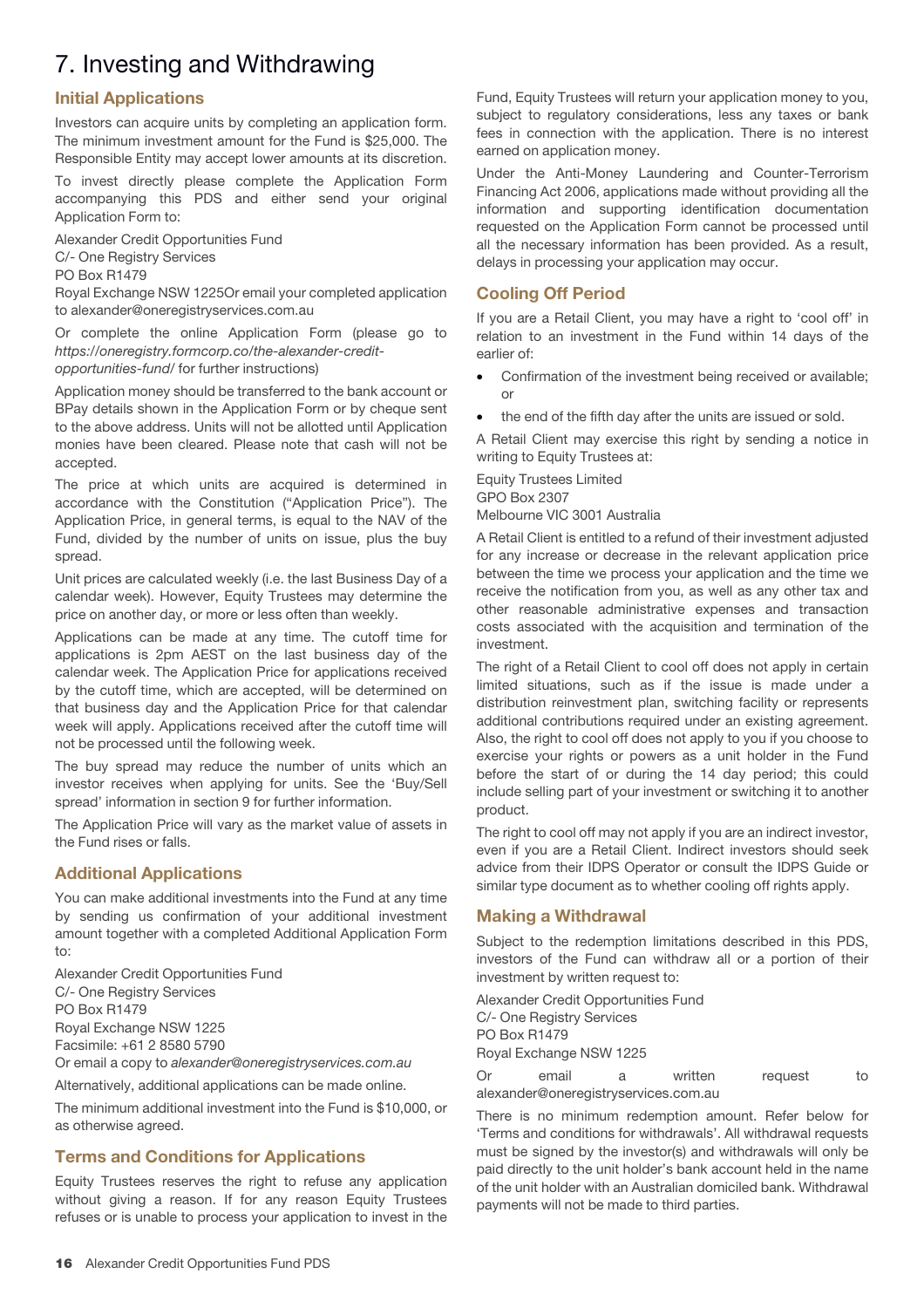The price at which units are withdrawn is determined in accordance with the Constitution ("Withdrawal Price"). The Withdrawal Price, in general terms, is equal to the NAV of the Fund, divided by the number of units on issue, less the sell spread.

Withdrawal requests must be received by 2pm AEST on the last business day of the calendar week. The Withdrawal Price for withdrawal requests received by the cutoff time, which are accepted, will be determined for that business day on the following business day and the Withdrawal Price for that calendar week will apply. Withdrawal requests received after the cutoff time will be processed using the following calendar week's Withdrawal Price.

The sell spread may reduce the amount which an investor receives on withdrawal. See the 'Buy/Sell spread' information in section 9 for further information.

The Withdrawal Price will vary as the market value of assets, referable to the Fund, rise or fall.

# **Access to Funds**

When the Fund is 'liquid' (see below), the Responsible Entity must make a decision as to whether or not to accept the redemption request within 20 Business Days of receipt of the relevant redemption request. The Responsible Entity may notify the Unit holders as to whether or not it has decided to accept the redemption request. Redemption payments must be made by the Responsible Entity within 30 days of receipt of the request, or longer if the Responsible Entity has received aggregate redemption requests that, if accepted, would exceed the Available Liquid Resources of the Fund at the time. These aggregate redemption requests are grouped in redemption batches. In these circumstances, the Responsible Entity may decide that it will redeem redemption batches on a first-in first-out basis once the Available Liquid Resources of the Fund exceed the aggregate redemption requests in that redemption batch.

If any redemption batch is not processed within 90 days, the Responsible Entity must call a meeting of Unit holders within 21 days to vote on a special resolution to terminate and wind up the Fund.

The Responsible Entity need not give effect to a redemption request in respect of Units having an aggregate redemption price of less than the minimum application amount or some other amount determined by the Responsible Entity, unless the redemption request relates to the balance of the Unit holder's holding. The Responsible Entity may treat a redemption request to relate to the balance of the Unit holder's holding where compliance with the redemption request would result in the Unit holder holding Units with an aggregate redemption price of less than the minimum holding amount or some other amount determined by the Responsible Entity.

If the Responsible Entity increases the minimum holding amount, the Responsible Entity may, after giving 30 days' notice to a Unit holder with an aggregate redemption price of less than the then current minimum holding amount, redeem that Unit holder's holding without the need for a redemption request.

Redemptions can be paid by electronic funds transfer into your nominated bank account. In some circumstances, the Constitution may allow for an investor's redemption proceeds to be taken to include a component of distributable income.

The Responsible Entity will advise investors of any changes to redemption rights as soon as reasonably practical after such changes occur.

# **Terms and Conditions for Withdrawals**

Once your withdrawal request is received, your instruction may be acted on without further enquiry if the instruction bears your account number or investor details and your (apparent) signature(s), or your authorised signatory's (apparent) signature(s).

Equity Trustees and/or the Administrator reserve the right to ask for the production of original documents or other information to authenticate the communication. In the case of mis-receipt or corruption of any message, you will be required to re-send the documents.

Neither Equity Trustees nor the Administrator shall be responsible for any mis-delivery or non-receipt of any facsimile. Facsimiles sent to the Administrator shall only be effective when actually received by the Administrator.

When you are withdrawing, you should take note of the following:

- Equity Trustees are not responsible or liable if you do not receive, or are late in receiving, any withdrawal money that is paid according to your instructions.
- Equity Trustees may contact you to check your details before processing your withdrawal form. This may cause a delay in finalizing payment of your withdrawal money. No interest is payable for any delay in finalizing payment of your withdrawal money.
- If Equity Trustees cannot satisfactorily identify you as the withdrawing investor, Equity Trustees may refuse or reject your withdrawal request or payment of your withdrawal proceeds will be delayed. Equity Trustees is not responsible for any loss you consequently suffer.
- As an investor who is withdrawing, you agree that any payment made according to instructions received by post or courier, email or fax, shall be a complete satisfaction of our obligations, despite any facts or circumstances such as the payment being made without your knowledge or authority.
- You agree that if the payment is made according to these terms, you and any person claiming through or under you, shall have no claim against Equity Trustees about the payment.
- The Constitution allows Equity Trustees to make payment up to 30 days after receipt of the redemption request (which may be extended in certain circumstances).
- Equity Trustees can deny a withdrawal request where accepting the request would cause the relevant fund to cease to be liquid or where that fund is not liquid (as defined in the Corporations Act). When a fund is not liquid, an investor can only withdraw when Equity Trustees makes a withdrawal offer to investors in accordance with the Corporations Act. Equity Trustees is not obliged to make such offers.

A fund will be liquid as defined by the Corporations Act if at least 80% of the value of its assets are able to be liquidated in 90 days at the value ascribed to them in the latest NAV liquid assets (generally cash and marketable securities).

# **Distributions**

The Fund usually distributes income quarterly following the end of September, December, March and June. Distributions are calculated on the last day of period end, and are normally paid to investors within 14 Business Days of the period end although the distributions may take longer. The June distribution may take up to two months. Equity Trustees may amend the distribution frequency without notice.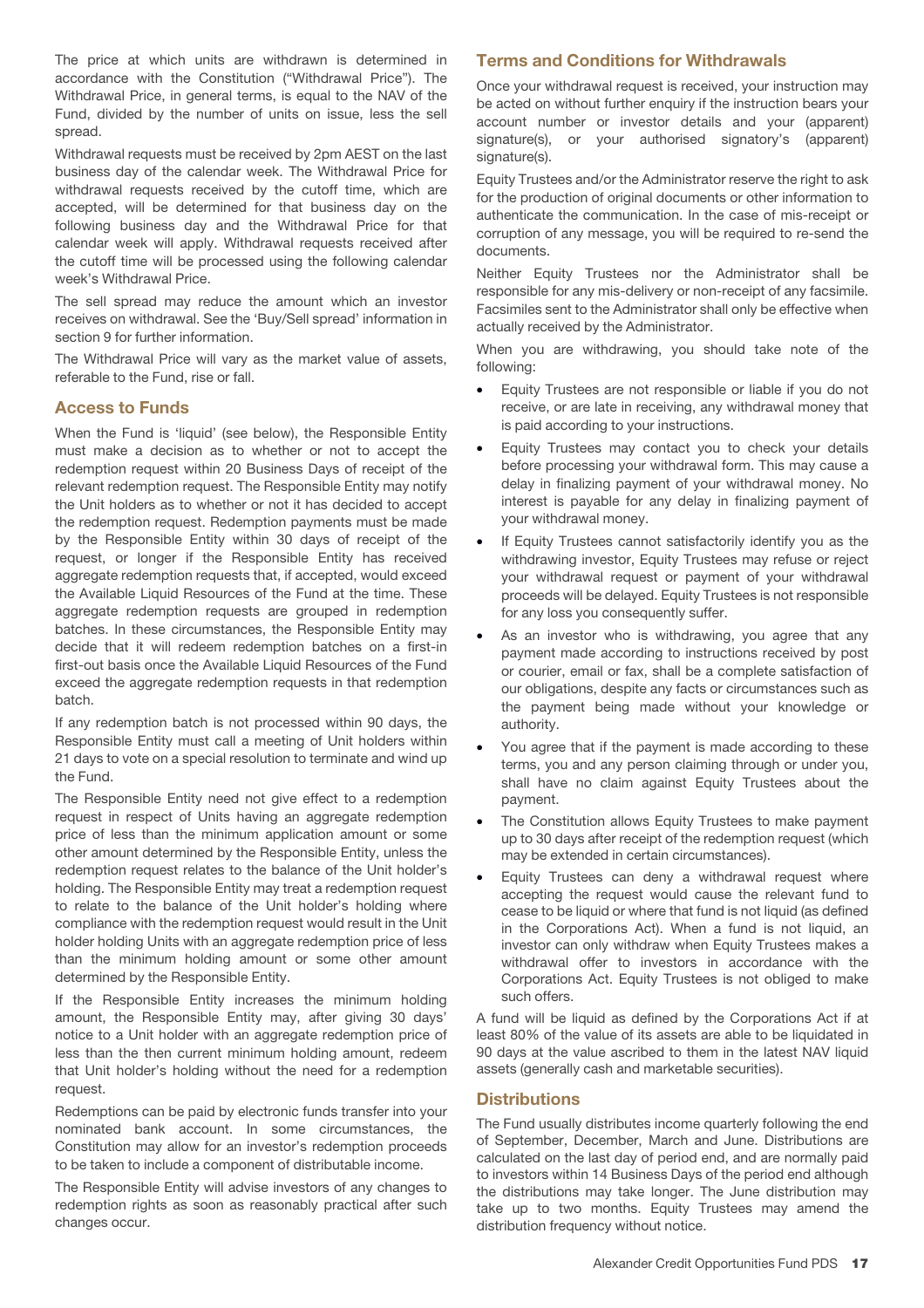An investor's share of any distributable income is calculated in accordance with the Constitution and is generally based on the number of units held by the investor at the end of the distribution period, and the distributable income.

Investors can have their distribution reinvested or paid to a nominated bank account. Investors who do not indicate a preference will have their distributions automatically reinvested immediately after the period end.

# **Valuation of the Fund**

The value of the investments of the Fund is generally determined weekly but may be more frequently in accordance with the Constitution. Generally, investments will be valued at the most recent available market value but other valuation methods and policies may be applied by Equity Trustees or the Administrator if appropriate. The value of a unit in the Fund is determined on the value of the investments in the Fund (after taking into account any liabilities of the Fund), in accordance with the Constitution of the Fund. For example, the Application Price of a unit in the Fund is based on the NAV of the Fund, divided by the number of units on issue, plus an allowance for a buy spread. At the date of this PDS, the Buy spread is 0.25%.

# **Joint Account Operation**

For joint accounts, each signatory must sign withdrawal requests. Please ensure both signatories sign the declaration in the Application Form. Joint accounts will be held as joint tenants.

# **Authorised Signatories**

You can appoint a person, partnership or company as your authorised signatory. To do so, please nominate them on the initial Application Form and have them sign the relevant sections. If a company is appointed, the powers extend to any director and officer of the company. If a partnership is appointed, the powers extend to all partners. Such appointments will only be cancelled or changed once we receive written instructions from you to do so.

Once appointed, your authorised signatory has full access to operate your investment account for and on your behalf. This includes the following:

making additional investments;

- requesting income distribution instructions to be changed;
- withdrawing all or part of your investment;
- changing bank account details;
- enquiring and obtaining copies of the status of your investment; and
- having online account access to your investment.
- If you do appoint an authorised signatory:
- you are bound by their acts;
- you release, discharge and indemnify Equity Trustees from and against any losses, liabilities, actions, proceedings, account claims and demands arising from instructions received from your authorised representatives; and
- you agree that any instructions received from your authorised representative shall be complete satisfaction of our obligations, even if the instructions were made without your knowledge or authority.

# **Electronic Instructions**

If an investor instructs Equity Trustees by electronic means, such as facsimile, email or internet, the investor releases Equity Trustees from, and indemnifies Equity Trustees against, all losses and liabilities arising from any payment or action Equity Trustees makes based on any instruction (even if not genuine) that Equity Trustees receives by an electronic communication bearing the investor's investor code and which appears to indicate to Equity Trustees that the communication has been provided by the investor for example, a signature which is apparently the investor's and that of an authorised signatory for the investment or an email address which is apparently the investor's. The investor also agrees that neither they, nor anyone claiming through them, has any claim against Equity Trustees or the Fund in relation to such payments or actions. There is a risk that a fraudulent withdrawal request can be made by someone who has access to an investor's investor code and a copy of their signature or email address.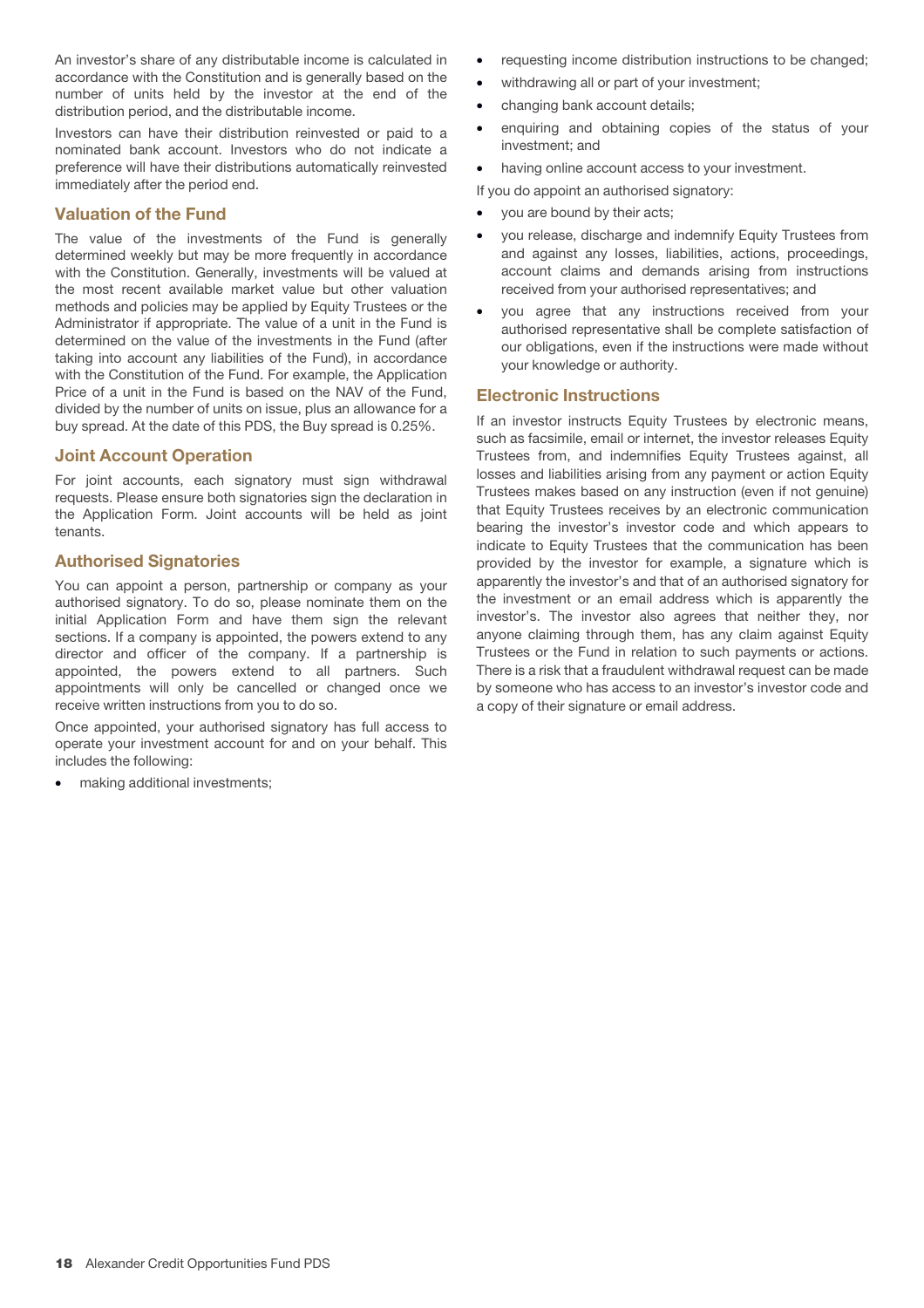# 8. Keeping Track of Your Investment

# **Enquiries**

If you have any questions regarding the Fund you can call Alexander Funds on (03) 9039 5050 or visit www.alexanderfunds.com.au.

# **Complaints resolution**

Equity Trustees has an established complaints handling process and is committed to properly considering and resolving all complaints. If you have a complaint about your investment, please contact us on:

Phone: 1300 133 472 Post: Equity Trustees Limited GPO Box 2307, Melbourne VIC 3001 Email: compliance@eqt.com.au

We will acknowledge receipt of the complaint as soon as possible and in any case within 3 days of receiving the complaint. We will seek to resolve your complaint as soon as practicable but not more than 30 calendar days after receiving the complaint.

If you are not satisfied with our response to your complaint, you may be able to lodge a complaint with the Australian Financial Complaints Authority ("AFCA").

Contact details are: Online: www.afca.org.au Phone: 1800 931 678 Email: info@afca.org.au Post: GPO Box 3, Melbourne VIC 3001.

The external dispute resolution body is established to assist you in resolving your complaint where you have been unable to do so with us. However, it's important that you contact us first.

# **Reports**

Equity Trustees will make the following statements available to all investors:

- A transaction confirmation statement, showing a change in your unit holding (provided when a transaction occurs or on request).
- Quarterly Unit holding statements that will detail the number of Units held.
- Quarterly income distribution statements detailing the number of Units held and the amount of the distribution (if any).
- The Fund's annual audited accounts for each period ended 30 June.
- Annual distribution, tax and confirmation of holdings statements for each period ended 30 June.
- Annual report detailing each of the following:
	- the actual allocation to each asset type;
	- the liquidity profile of the portfolio assets as at the end of the period;
	- the maturity profile of the liabilities as at the end of the period;
- the derivative counterparties engaged (including capital protection providers);
- the leverage ratio (including leverage embedded in the assets of the Fund, other than listed equities and bonds) as at the end of the period; and
- the key service providers if they have changed since the latest report given to investors, including any change in their related party status.

The latest annual report will be available online from www.eqt.com.au/insto

The following information will be emailed to investors monthly and will be available on the Alexander Funds website:

- the current total NAV of the Fund and the redemption value of a unit as at the date the NAV was calculated; and
- the monthly or annual investment returns over at least a five-year period.

The following information will be available on Alexander Funds website:

- key service providers if they have changed since the last report given to investors, including any change to their related party status; and
- updates for each of the following matters since the last report:
	- the net return on the Fund's assets after fees, costs and taxes;
	- any material change in the Fund's risk profile
	- any material change in the Fund's strategy; and
	- any change in the individuals playing a key role in investment decisions for the Fund.

By applying to invest in the Fund, you agree that, to the extent permitted by law, any periodic information which is required to be given to you under the Corporations Act or ASIC policy can be given to you by making that information available on Equity Trustees' or Alexander Fund's website.

If and when the Fund has 100 or more direct investors it will be classified by the Corporations Act as a 'disclosing entity'. As a disclosing entity the Fund will be subject to regular reporting and disclosure obligations. Investors would have a right to obtain a copy, free of charge, of any of the following documents:

- the most recent annual financial report lodged with ASIC ("Annual Report");
- any subsequent half yearly financial report lodged with ASIC after the lodgement of the Annual Report; and
- any continuous disclosure notices lodged with ASIC after the Annual Report but before the date of this PDS.

Equity Trustees will comply with any continuous disclosure obligation by lodging documents with ASIC as and when required to.

Copies of these documents lodged with ASIC in relation to the Fund may be obtained from or inspected at an ASIC office.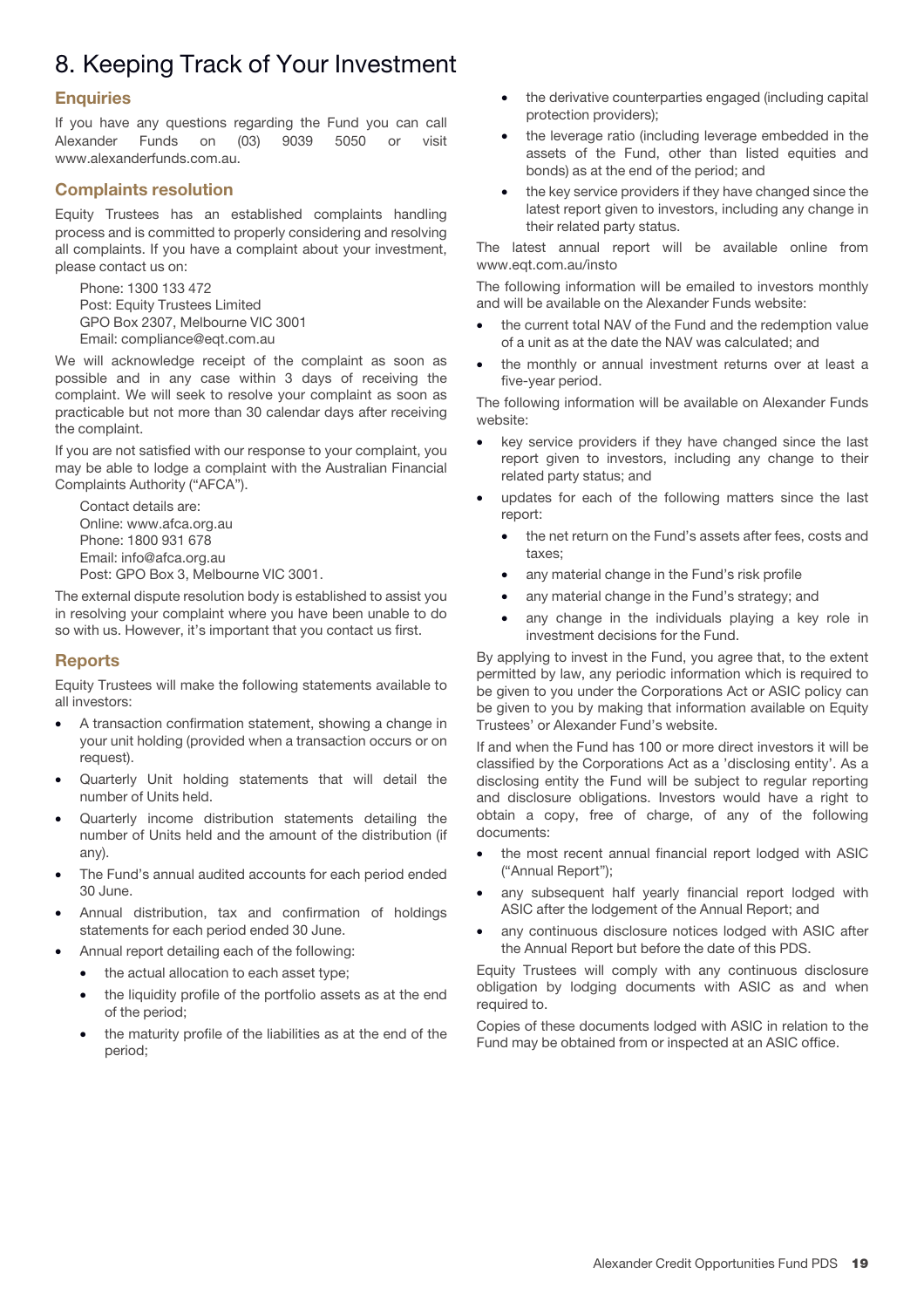# 9. Fees and Other Costs

# **DID YOU KNOW?**

**Small differences in both investment performance and fees and costs can have a substantial impact on your long-term returns.**

**For example, total annual fees and costs of 2% of your investment balance rather than 1% could reduce your final return by up to 20% over a 30-year period (for example, reduce it from \$100,000 to \$80,000).**

**You should consider whether features such as superior investment performance or the provision of better member services justify higher fees and costs.**

**You may be able to negotiate to pay lower fees. Ask the fund or your financial adviser.**

# **TO FIND OUT MORE**

If you would like to find out more, or see the impact of the fees based on your own circumstances, the **Australian Securities and Investments Commission (ASIC)** Moneysmart website (www.moneysmart.gov.au) has a managed funds fee calculator to help you check out different fee options.

# **Fees and other costs**

This section shows fees and other costs that you may be charged. These fees and costs may be deducted from your money, from the returns on your investment or from the assets of the managed investment scheme as a whole.

Taxes are set out in another part of this document. You should read all the information about fees and costs because it is important to understand their impact on your investment.

# **Fees and Costs Summary**

| <b>Alexander Credit Opportunities Fund</b>                                                                    |                                                                                                             |                                                                                                                                                                                                                                                                                                                                                                                                         |
|---------------------------------------------------------------------------------------------------------------|-------------------------------------------------------------------------------------------------------------|---------------------------------------------------------------------------------------------------------------------------------------------------------------------------------------------------------------------------------------------------------------------------------------------------------------------------------------------------------------------------------------------------------|
| Type of fee or cost                                                                                           | Amount                                                                                                      | How and when paid                                                                                                                                                                                                                                                                                                                                                                                       |
| Ongoing annual fees and costs <sup>1</sup>                                                                    |                                                                                                             |                                                                                                                                                                                                                                                                                                                                                                                                         |
| Management fees and costs<br>The fees and costs for managing your<br>investment                               | 1.34% of the NAV of the Fund                                                                                | The management fees component of<br>management fees and costs are accrued<br>weekly and paid from the Fund monthly<br>in arrears and reflected in the unit price.<br>Otherwise, the fees and costs are<br>variable and deducted and reflected in<br>the unit price of the Fund as they are<br>incurred.                                                                                                 |
|                                                                                                               |                                                                                                             | The management fees component of<br>management fees and costs can be<br>negotiated. Please see "Differential fees"<br>in the "Additional Explanation of Fees<br>and Costs" for further information.                                                                                                                                                                                                     |
| Performance fees<br>Amounts deducted from your investment<br>in relation to the performance of the<br>product | 0.49% of the NAV of the Fund <sup>2</sup>                                                                   | Performance fees are calculated<br>weekly and paid quarterly in arrears from<br>the Fund and reflected in the unit price.                                                                                                                                                                                                                                                                               |
| <b>Transaction costs</b><br>The costs incurred by the scheme when<br>buying or selling assets                 | 0.00% of the NAV of the Fund                                                                                | Transaction costs are variable and<br>deducted from the Fund as they are<br>incurred and reflected in the unit price.<br>They are disclosed net of amounts<br>recovered by the buy-sell spread.<br>Any transaction costs at the interposed<br>vehicle level are reflected in the value of<br>the Fund's investment in the relevant<br>interposed vehicle, and therefore<br>reflected in the unit price. |
|                                                                                                               | Member activity related fees and costs (fees for services or when your money moves in or out of the scheme) |                                                                                                                                                                                                                                                                                                                                                                                                         |
| Establishment fee<br>The fee to open your investment                                                          | Not applicable                                                                                              | Not applicable                                                                                                                                                                                                                                                                                                                                                                                          |
| Contribution fee<br>The fee on each amount contributed to<br>your investment                                  | Not applicable                                                                                              | Not applicable                                                                                                                                                                                                                                                                                                                                                                                          |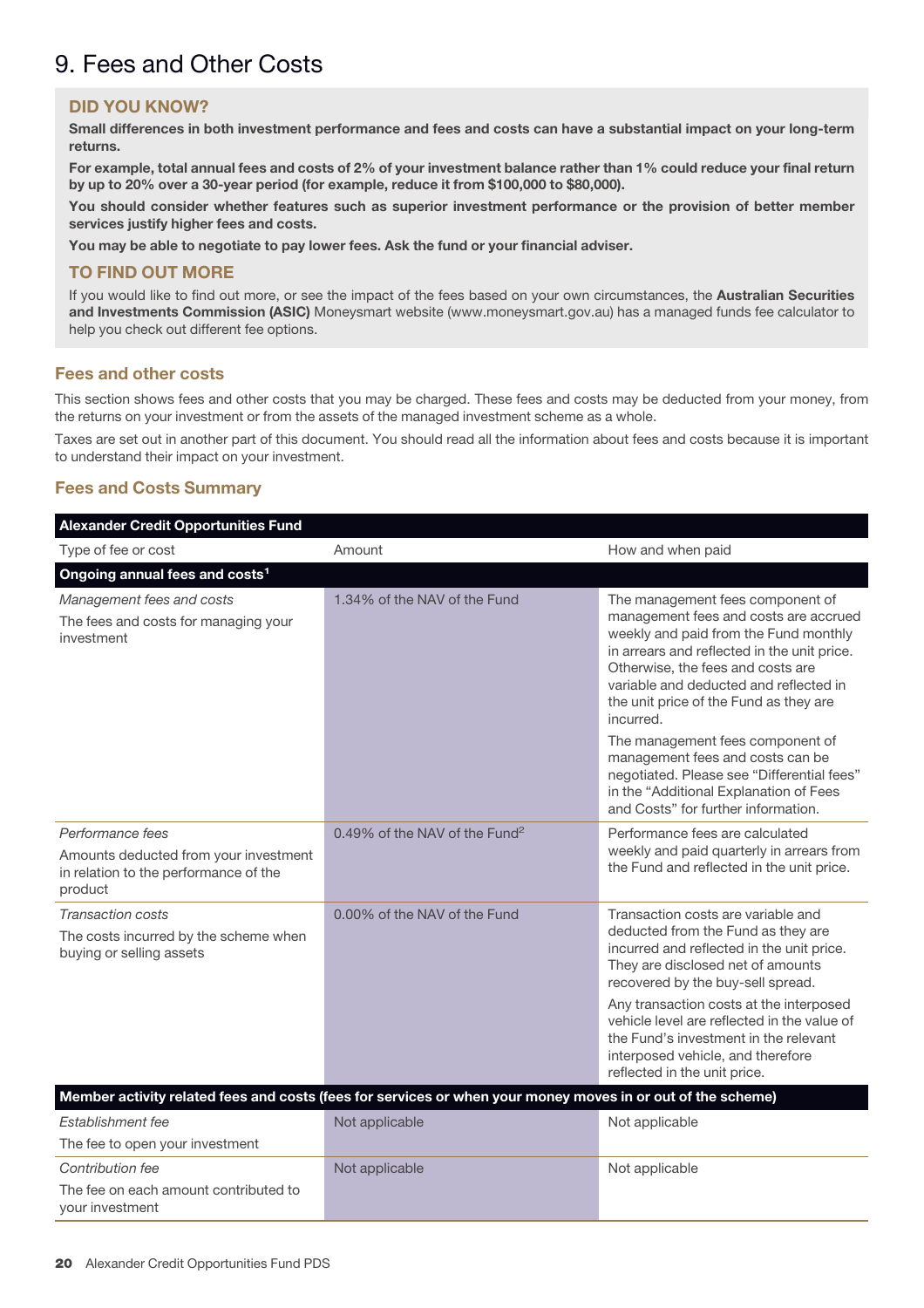| <b>Alexander Credit Opportunities Fund</b>                                                                                 |                                      |                                                                                                                                                                                                                                                                                                                                                                                       |
|----------------------------------------------------------------------------------------------------------------------------|--------------------------------------|---------------------------------------------------------------------------------------------------------------------------------------------------------------------------------------------------------------------------------------------------------------------------------------------------------------------------------------------------------------------------------------|
| Buy-sell spread<br>An amount deducted from your<br>investment representing costs incurred<br>in transactions by the scheme | 0.25% upon entry and 0.25% upon exit | These costs are an additional cost to the<br>investor but are incorporated into the unit<br>price and arise when investing<br>application monies and funding<br>withdrawals from the Fund and are not<br>separately charged to the investor. The<br>Buy Spread is paid into the Fund as part<br>of an application and the Sell Spread is<br>left in the Fund as part of a redemption. |
| Withdrawal fee                                                                                                             | Not applicable                       | Not applicable                                                                                                                                                                                                                                                                                                                                                                        |
| The fee on each amount you take out of<br>your investment                                                                  |                                      |                                                                                                                                                                                                                                                                                                                                                                                       |
| Exit fee                                                                                                                   | Not applicable                       | Not applicable                                                                                                                                                                                                                                                                                                                                                                        |
| The fee to close your investment                                                                                           |                                      |                                                                                                                                                                                                                                                                                                                                                                                       |
| Switching fee                                                                                                              | Not applicable                       | Not applicable                                                                                                                                                                                                                                                                                                                                                                        |
| The fee for changing investment options                                                                                    |                                      |                                                                                                                                                                                                                                                                                                                                                                                       |

<sup>1</sup> All fees quoted above are inclusive of Goods and Services Tax (GST) and net of any Reduced Input Tax Credits (RITC). See below for more details as to how the relevant fees and costs are calculated.

 $2$  This represents the performance fee of the Fund which is payable as an expense of the Fund to the Investment Manager.

# **Additional Explanation of Fees and Costs**

#### **Management fees and costs**

The management fees and costs include amounts payable for administering and operating the Fund, investing the assets of the Fund, expenses and reimbursements in relation to the Fund and indirect costs if applicable.

Management fees and costs do not include performance fees or transaction costs, which are disclosed separately.

The management fees component of management fees and costs of 1.33% p.a. of the NAV of the Fund is payable to the Responsible Entity of the Fund for managing the assets and overseeing the operations of the Fund. The management fees component is accrued weekly and paid from the Fund monthly in arrears and reflected in the unit price. As at the date of this PDS, the management fees component covers certain ordinary expenses such as Responsible Entity fees, investment management fees, custodian fees, and administration and audit fees.

The indirect costs and other expenses component 0.01% p.a. of the NAV of the Fund may include other ordinary expenses of operating the Fund, as well as management fees and costs (if any) arising from interposed vehicles in or through which the Fund invests. The indirect costs and other expenses component are variable and reflected in the unit price of the Fund as the relevant fees and costs are incurred. They are borne by investors, but they are not paid to the Responsible Entity or Investment Manager. The indirect costs and other expenses component is based on the relevant costs incurred during the financial year ended 30 June 2020.

Actual indirect costs for the current and future years may differ. If in future there is an increase to indirect costs disclosed in this PDS, updates will be provided on Equity Trustees' website at www.eqt.com.au/insto where they are not otherwise required to be disclosed to investors under law.

#### **Performance fees**

Performance fees include amounts that are calculated by reference to the performance of the Fund. The performance fees for the Fund are 0.49% of the NAV of the Fund. The performance fee figure that is disclosed in the Fees and Costs Summary is generally based on an average of the performance

fees over the previous five financial years, where each performance fee relevant to the Fund is averaged and totalled to give the performance fees for the Fund.

A performance fee is payable to the Investment Manager where the investment performance of the Fund exceeds the performance of the Bloomberg AusBond Bank Bill Index plus 2% per annum. The performance fee is 20.5% of this excess, calculated weekly and paid quarterly in arrears from the Fund and calculated based on the NAV of the Fund over the relevant period.

No Performance Fee is payable until any accrued underperformance (in dollar terms) from prior periods has been made up (this feature is sometimes referred to as a High Water Mark).

Please note that the performance fees disclosed in the Fees and Costs Summary is not a forecast as the actual performance fee for the current and future financial years may differ. The Responsible Entity cannot guarantee that performance fees will remain at their previous level or that the performance of the Fund will outperform the Benchmark. Based on the performance of the Fund as at the date of this PDS for the financial year ending 30 June 2021, the Investment Manager expects that the performance fee payable in respect of this financial year will be lower than the performance fee for the previous financial year (as shown in Fees and Costs Summary table above).

It is not possible to estimate the actual performance fee payable in any given period, as we cannot forecast what the performance of the Fund will be. Information on current performance fees will be updated from time to time and available at **www.eqt.com.au/insto**.

#### **Performance fee example**

The example below is provided for illustrative purposes only and does not represent any actual or prospective performance of the Fund. We do not provide any assurance that the Fund will achieve the performance used in the example and you should not rely on this example in determining whether to invest in the Fund.

Assume the following:

• The Fund's return for a period is 6% after management fees and costs have been deducted but adding back any distributions made during the relevant period.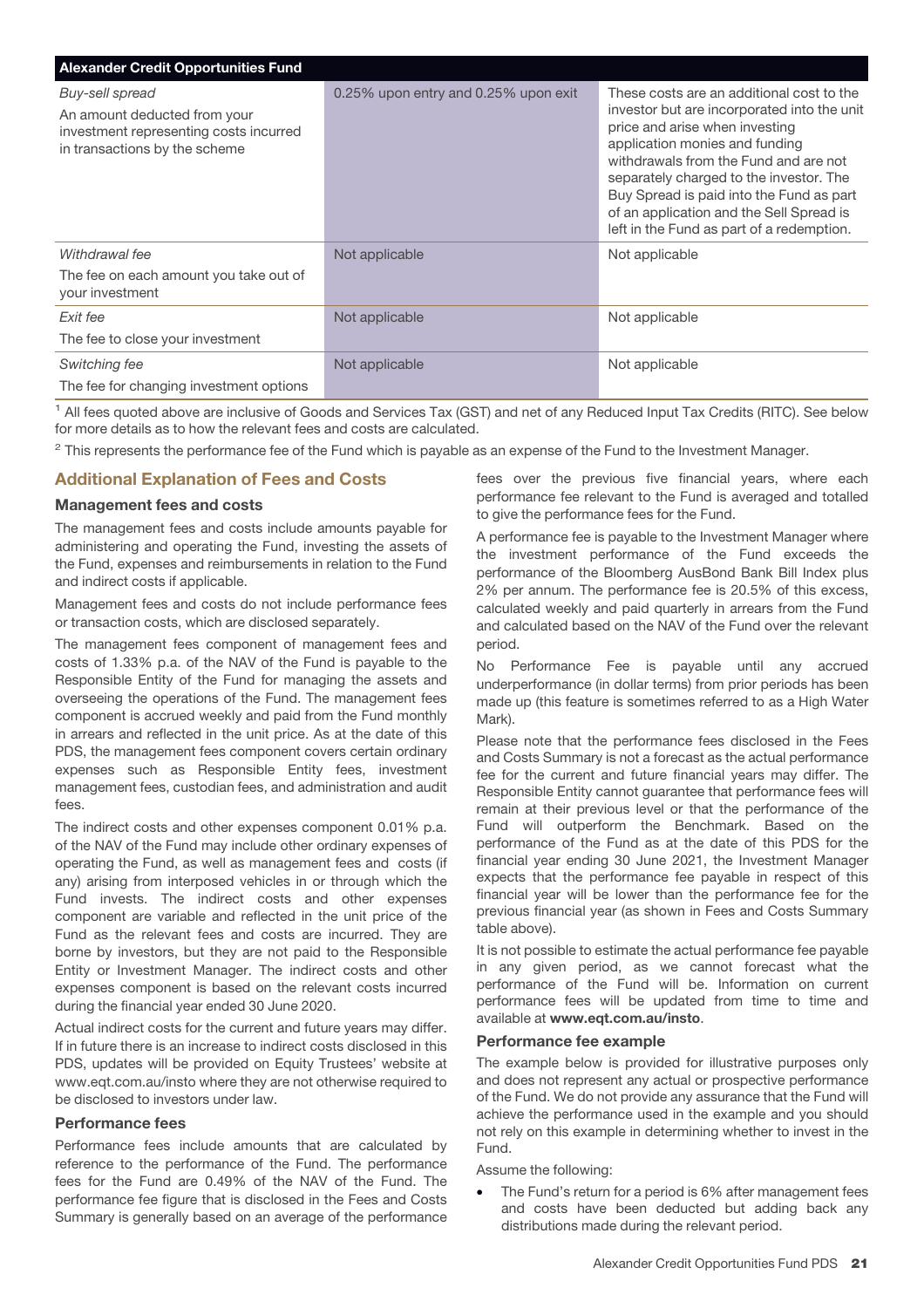- The Fund's Benchmark return is 4% over the same period.
- The High Water Mark is set at zero
- The Fund's NAV is \$50,000

The Fund's return above the Benchmark is 2% (6% - 4%) for the period. The performance fee is calculated as 20.5% x 2% x  $$50,000 = $205$  for that period.

If the Fund's return is lower than the Fund's Benchmark, a performance fee is not charged but a negative performance fee is recorded. Any negative performance fee recorded during the performance period must be netted before the Investment Manager becomes entitled to a performance fee in the future.

Please note that the example is used for illustrative purposes only and does not forecast future performance. The actual Fund returns may be materially different from what is shown in this example. This example may help investors decide if the Fund is a suitable investment. No content in this section is investment advice. Investors should speak to their financial adviser before investing in the Fund.

Please note that the performance fee and cumulative outperformance is set on a Fund basis as a whole and not on a unit basis. This means that the performance fee calculation does not take into account the particular timing of the issue of particular units during the performance period during which the performance fee is calculated.

# **Transaction costs**

In managing the assets of the Fund, the Fund may incur transaction costs such as brokerage, buy-sell spreads in respect of the underlying investments of the Fund, settlement costs, clearing costs and applicable stamp duty when assets are bought and sold. Transaction costs also include costs incurred by interposed vehicles in which the Fund invests (if any), that would have been transaction costs if they had been incurred by the Fund itself. Transaction costs are an additional cost to the investor where they are not recovered by the Buy/Sell Spread, and are generally incurred when the assets of the Fund are changed in connection with day-to-day trading or when there are applications or withdrawals which cause net cash flows into or out of the Fund.

The Buy/Sell Spread that is disclosed in the Fees and Costs Summary is a reasonable estimate of transaction costs that the Fund will incur when buying or selling assets of the Fund. These costs are an additional cost to the investor but are incorporated into the unit price and arise when investing application monies and funding withdrawals from the Fund and are not separately charged to the investor. The Buy Spread is paid into the Fund as part of an application and the Sell Spread is left in the Fund

as part of a redemption and not paid to Equity Trustees or the Investment Manager. The estimated Buy/Sell Spread is 0.25% upon entry and 0.25% upon exit. The dollar value of these costs based on an application or a withdrawal of \$25,000 is \$62.50 for each individual transaction. The Buy/Sell Spread can be altered by the Responsible Entity at any time and www.eqt.com.au/insto will be updated as soon as practicable to reflect any change. The Responsible Entity may also waive the Buy/Sell Spread in part or in full at its discretion. The transaction costs figure in the Fees and Costs Summary is shown net of any amount recovered by the Buy/Sell Spread charged by the Responsible Entity.

Transaction costs generally arise through the day-to-day trading of the Fund's assets and are reflected in the Fund's unit price as an additional cost to the investor, as and when they are incurred.

The gross transaction costs for the Fund are 0.32% p.a. of the NAV of the Fund, which is based on the relevant costs incurred during the financial year ended 30 June 2020.

However, actual transaction costs for future years may differ.

#### **Can the fees change?**

Yes, all fees can change without investor consent. In most circumstances, the Constitution defines the maximum level that can be charged for fees described in this PDS. Equity Trustees also has the right to recover all reasonable expenses incurred in relation to the proper performance of its duties in managing the Fund and as such these expenses may increase or decrease accordingly. We will generally provide investors with at least 30 days' notice of any proposed increase to the management fees component of management fees and costs.

#### **Payments to IDPS Operators**

Subject to the law, annual payments may be made to some IDPS Operators because they offer the Fund on their investment menus. Product access is paid by the Investment Manager out of its investment management fee and is not an additional cost to the investor.

#### **Differential fees**

The Investment Manager may from time to time negotiate a different fee arrangement (by way of a rebate or waiver of fees) with certain investors who are Australian Wholesale Clients. Please contact the Investment Manager on (03) 9039 5050 for further information.

#### **Taxation**

Please refer to Section 10 of the Product Disclosure Statement for further information on taxation.

# **Example of annual fees and costs for an investment option**

This table gives an example of how the ongoing annual fees and costs in the investment option for this product can affect your investment over a 1-year period. You should use this table to compare this product with other products offered by managed investment schemes.

| <b>EXAMPLE - Alexander Credit Opportunities Fund</b>               |               |                                                                                                                                                          |
|--------------------------------------------------------------------|---------------|----------------------------------------------------------------------------------------------------------------------------------------------------------|
| BALANCE OF \$50,000 WITH A CONTRIBUTION OF \$5,000 DURING THE YEAR |               |                                                                                                                                                          |
| <b>Contribution Fees</b>                                           | <b>Nil</b>    | For every additional \$5,000 you put in, you will be charged \$0                                                                                         |
| <b>Plus</b><br>Management fees<br>and costs                        | $1.34\%$ p.a. | And, for every \$50,000 you have in the Alexander Credit Opportunities Fund you will be<br>charged or have deducted from your investment \$670 each year |
| <b>Plus</b><br>Performance fees                                    | $0.49\%$ p.a. | And, you will be charged or have deducted from your investment \$245 in performance fees<br>each year                                                    |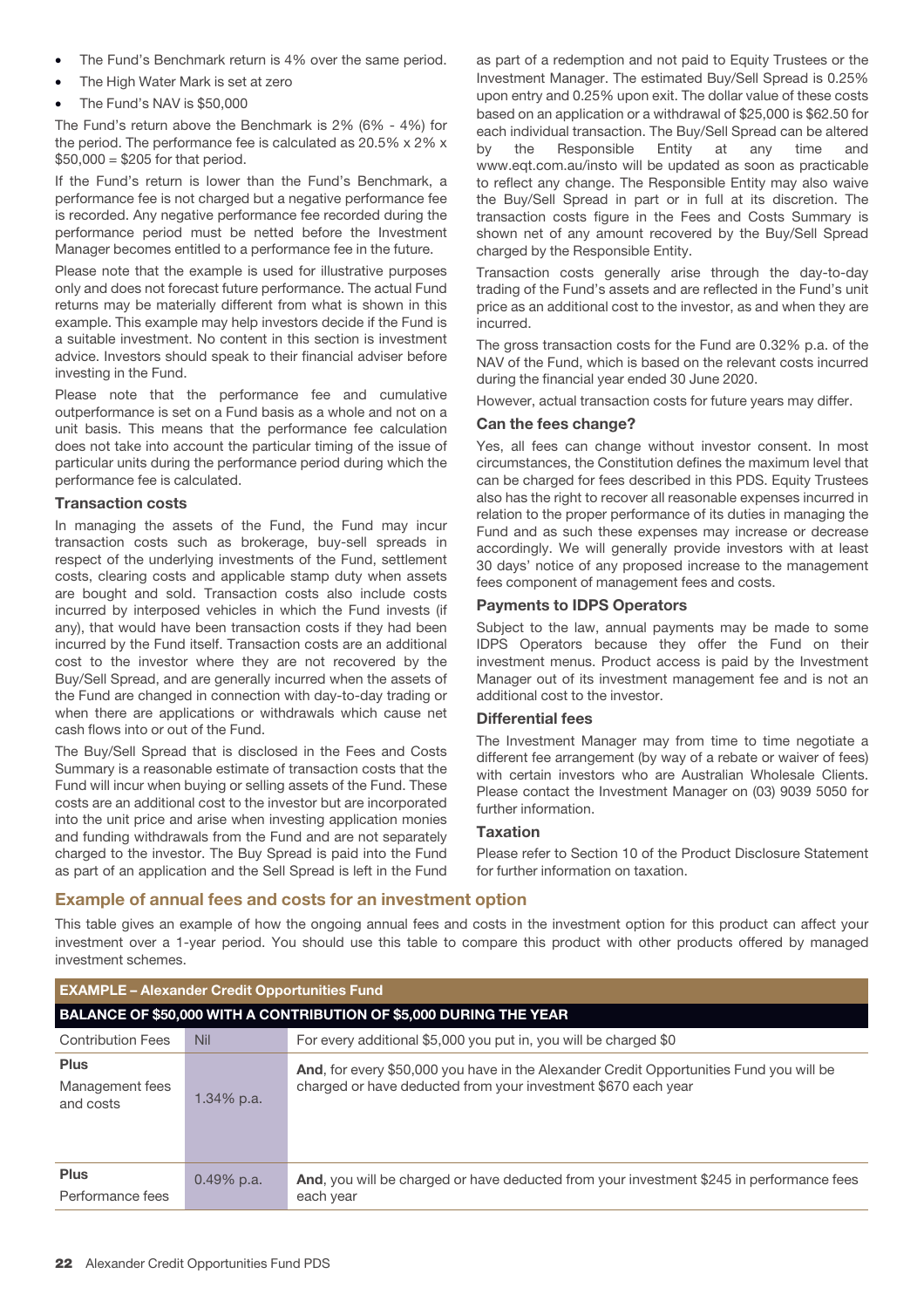| <b>EXAMPLE - Alexander Credit Opportunities Fund</b> |            |                                                                                         |
|------------------------------------------------------|------------|-----------------------------------------------------------------------------------------|
| <b>Plus</b>                                          | 0.00% p.a. | And, you will be charged or have deducted from your investment \$0 in transaction costs |
| <b>Transaction costs</b>                             |            |                                                                                         |
|                                                      |            |                                                                                         |
| <b>Equals</b>                                        |            | If you had an investment of \$50,000 at the beginning of the year and you put in an     |
| Cost of Alexander                                    |            | additional \$5,000 during that year, you would be charged fees and costs of:            |
| Credit                                               |            | $$915*$                                                                                 |
| Opportunities                                        |            | What it costs you will                                                                  |
| Fund                                                 |            | depend on the investment option you choose and the fees you                             |
|                                                      |            | negotiate.                                                                              |

\* Additional fees may apply. Please note that this example does not capture all the fees and costs that may apply to you such as the Buy/Sell Spread.

This example assumes the \$5,000 contribution occurs at the end of the first year, therefore the fees and costs are calculated using the \$50,000 balance only.

**Warning: If you have consulted a financial adviser, you may pay additional fees. You should refer to the Statement of Advice or Financial Services Guide provided by your financial adviser in which details of the fees are set out.**

ASIC provides a fee calculator on www.moneysmart.gov.au, which you may use to calculate the effects of fees and costs on account balances. The performance fees stated in this table are generally based on the average performance fee for the Fund.

The indirect costs and other expenses component of management fees and costs and transaction costs may also be based on estimates. As a result, the total fees and costs that you are charged may differ from the figures shown in the table.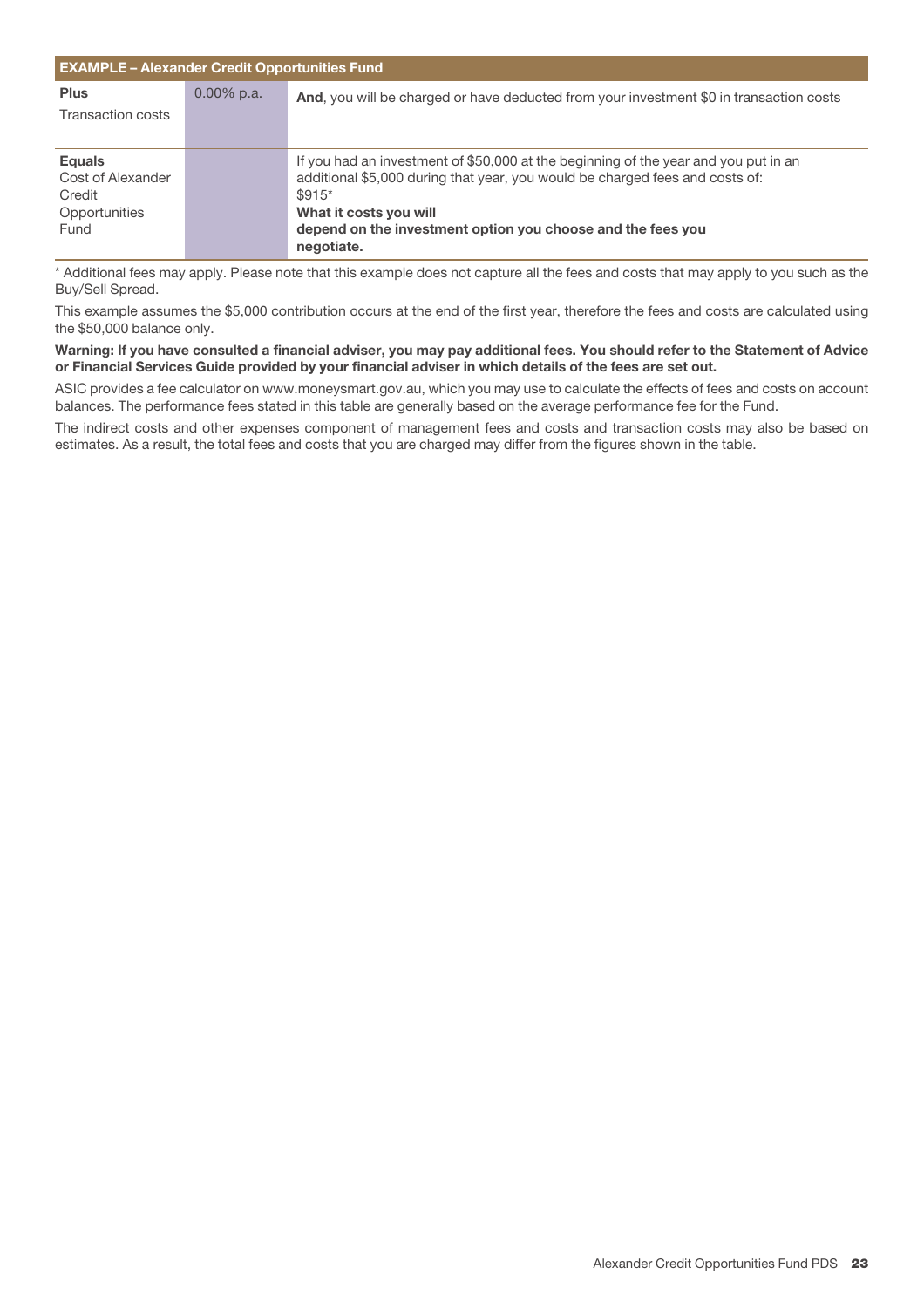# 10. Taxation

The following information summarises some of the Australian taxation issues you may wish to consider before making an investment in the Fund. This information assumes that an investor holds their units in the Fund on capital account, and not on revenue account or as trading stock. The information should be used as a guide only and does not constitute professional tax advice. We recommend that investors seek their own taxation advice before making any investment decisions.

It is recommended that investors seek their own professional advice, specific to their own circumstances of the taxation implications of investing in the Fund.

# **Taxation Treatment of the Fund**

# **General**

The Fund is an Australian resident trust estate for Australian tax purposes.

On the basis that the Fund has distributable income and investors are presently entitled to all of the Fund's distributable income (which is the Responsible Entity's intention), and that the Fund is not a public trading trust, the Fund should be taxed as a flow-through trust. This means that investors should be taxed on their share of the Fund's net taxable income, and the Fund should not be subject to Australian income tax.

In the case where the Fund makes a loss for Australian tax purposes, the Fund cannot distribute the tax loss to investors. however, the tax loss may be carried forward by the Fund for offset against taxable income of the Fund in subsequent years, subject to the operation of the trust loss rules.

# **Deemed Capital Gains Tax ("CGT") election**

An eligible Managed Investment Trust (MIT) may make an irrevocable election to apply a deemed capital account treatment for gains and losses on disposal of certain eligible investments (including equities and units in other trusts, but excluding derivatives and foreign exchange contracts).

The Fund has not made the election for deemed capital account treatment. As such, the Fund holds its eligible investments on revenue account. On this basis, the realised gains of the Fund will be income or revenue gains and not capital gains.

# **Taxation of Financial Arrangements ("TOFA")**

The Fund will not elect into the TOFA rules. Accordingly, TOFA will only apply to the Fund where it exceeds the net asset threshold in the TOFA rules (currently assets of \$100 million at the end of the Fund's initial year, or \$100 million at the end of the previous Financial year, in respect of subsequent years).

If TOFA applies to the Fund, the rules may apply to certain "financial arrangements" held by the Fund. Broadly, the TOFA regime seeks to recognise "sufficiently certain" returns from such financial arrangements on an accruals basis for tax purposes rather than on a realisation basis. Where returns from financial arrangements (including derivatives) are not "sufficiently certain" they will continue to be recognised on a realisation basis. It is not intended that any specific TOFA tax timing elections (which may alter the timing of recognition of gains and loss for tax purposes) will be made.

If TOFA applies to the Fund, the Administrator and the Investment Manager of the Fund will assist the Responsible Entity regarding compliance with the TOFA rules.

# **Taxation of Australian Resident Investors**

# **Distributions**

Each Australian resident investor will be subject to taxation on their proportionate share of the net taxable income derived by the Fund. Such income will retain its character as it flows

through the Fund and may include amounts of Australian franked and unfranked dividends, interest and other income, foreign income and capital gains. Generally, an Australian resident investor's entitlement (share) of the net income of a Fund for a year of income, including amounts that are received in a subsequent year of income or which are reinvested, forms part of their assessable income for that year.

Investors who become entitled to a distribution from the Fund in respect of a financial year will receive an annual tax statement detailing all relevant taxation information concerning distributions including entitlement to franking credits and foreign income tax offsets, and any return of capital.

If an investor's share of the net income of the Fund includes an amount that consists of discount capital gains derived by the Fund, the investor needs to first 'gross up' the discount capital gain (in essence, to take account of the reduction in the capital gain that the Fund obtained). However, individual, trust and complying superannuation fund investors may then be entitled, in determining the net capital gain that is to be included in their assessable income, to the discount capital gain concessions. Further, investors may be able to offset other capital losses they may have against their share of the capital gains included in the net income of the Fund (after grossing up any discount capital gains).

Under current practice, distributions of non-assessable amounts are generally not subject to tax in the hands of investors holding their units on capital account. Broadly, the receipt of certain non-assessable amounts will generally reduce the cost base of the Australian resident investor's units in the Fund for CGT purposes. This results in either an increased capital gain, or a reduced capital loss, upon the subsequent disposal of the investor's units in the Fund. However, in certain circumstances, such amounts may be assessable to an investor rather than giving rise to a CGT cost base adjustment. Investors should have regard to the ATO's views expressed in ATOID 2011/58 and any further ATO pronouncements on this issue, and seek professional advice if necessary.

To the extent that the distributed non-assessable amounts consist of the discount capital gain concession, no adjustment to the cost base or reduced cost base of the underlying investment in that Fund should be required. However, investors that are companies and complying superannuation funds may not receive all or part of the benefit of the discount capital gains concessions. This is because companies are not entitled to the discount concession, and the discount concession rate which applies to complying superannuation funds Vs lower than that which applies to trusts and individuals.

An investor may receive their share of the net income of the Fund through distributions made during the year or where they have made a large withdrawal from the Fund, in which case their withdrawal proceeds may include a component of distributable income. In addition, because Australian investors can move into and out of the Fund at different points in time, there is the risk that taxation liabilities, in respect of gains that have benefited past investors, may have to be met by subsequent investors.

# **Disposal of Units by Australian Resident Investors**

If an Australian resident investor transfers or redeems their units in the Fund, this will constitute a disposal of the units for tax purposes. For investors that hold their units in the Fund on capital account, a capital gain or loss on the disposal may arise and the investor will need to calculate their capital gain or loss having regard to their own particular facts and circumstances.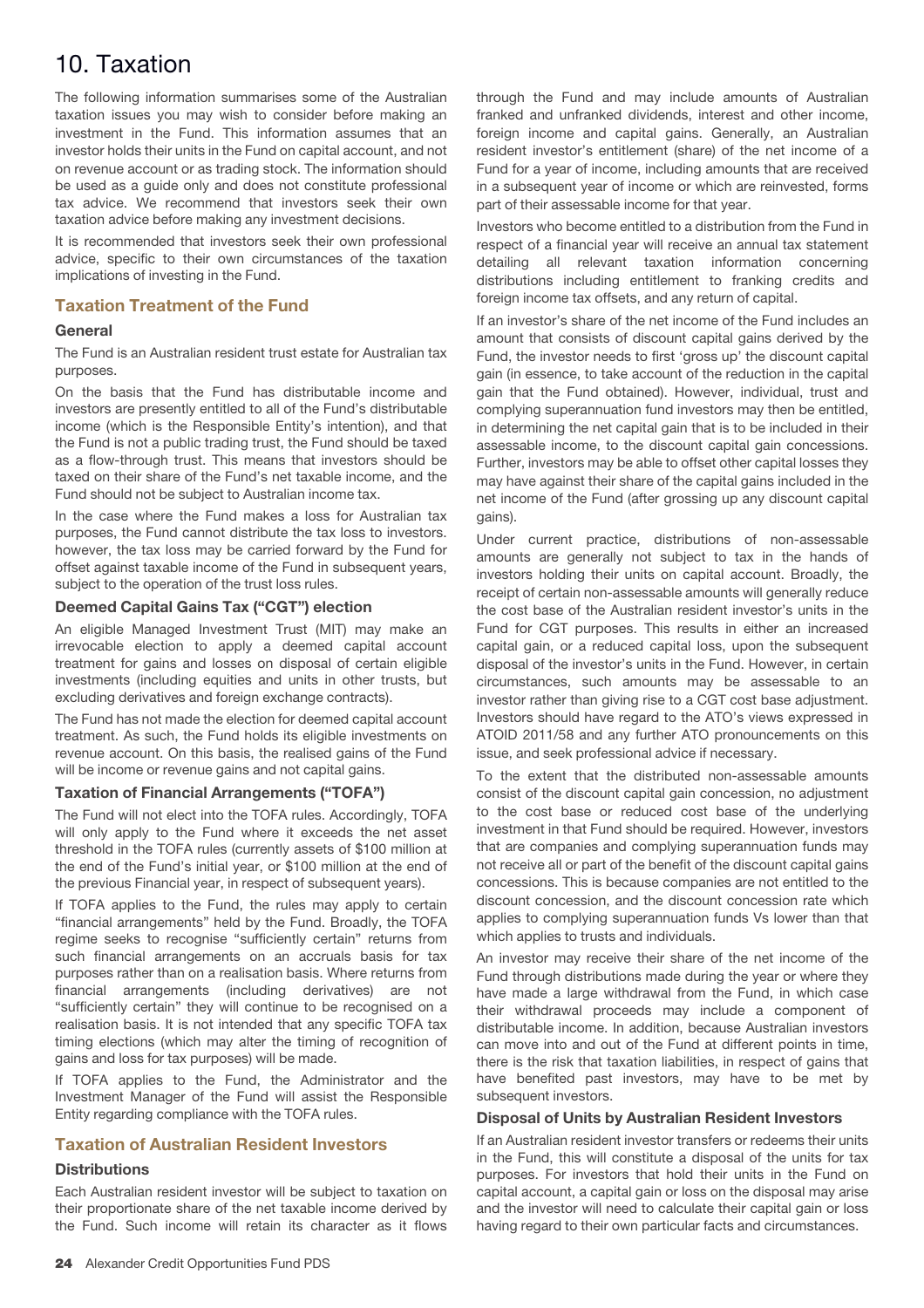Certain investors (such as individuals, trusts and complying superannuation funds) may be eligible to apply a CGT discount to any gain arising on the disposal of units that they held for at least twelve months (excluding both the dates of application and redemption or transfer).

Resident individuals and trusts may apply a CGT discount of 50%, while resident complying superannuation funds may apply a CGT discount of 33 1/3%. No CGT discount is available to companies.

# **Tax File Number ("TFN") and Australian Business Number ("ABN")**

It is not compulsory for an investor to quote their TFN or ABN. If an investor is making this investment in the course of a business or enterprise, the investor may quote an ABN instead of a TFN. Failure by an investor to quote an ABN or TFN or claim an exemption may cause the Responsible Entity to withhold tax at the top marginal rate, plus applicable levies, on gross payments including distributions of income to the investor. The investor may be able to claim a credit in their tax return for any TFN or ABN tax withheld.

By quoting their TFN or ABN, the investor authorises Equity Trustees to apply it in respect of all the investor's investments with Equity Trustees. If the investor does not want to quote their TFN or ABN for some investments, Equity Trustees should be advised.

# **Australian Taxation of Non-Resident Investors**

#### **Tax on Income**

Australian withholding tax may be withheld from distributions of Australian source income and gains paid to a non-resident investor. The various components of the net income of the Fund, which will be regarded as having an Australian source, may include dividends paid by Australian companies, Australian sourced interest and Australian sourced other income and gains.

We recommend that non-resident investors seek independent tax advice before investing, taking into account their particular circumstances and the provisions of any relevant Double Taxation Agreement/ Exchange of Information Agreement ("EOI") between Australia and their country of residence.

#### **Disposal of Units by Non-Resident Investors**

Based on the Fund's investment profile, generally non-resident investors holding their units on capital account should not be subject to Australian capital gains tax on the disposal of units in the Fund unless the units are capital assets held by the investor in carrying on a business through a permanent establishment in Australia. Australian tax may apply in certain circumstances if the non-resident holds their units on revenue account. We recommend that non-resident investors seek independent tax advice in relation to the tax consequences of the disposal of their units.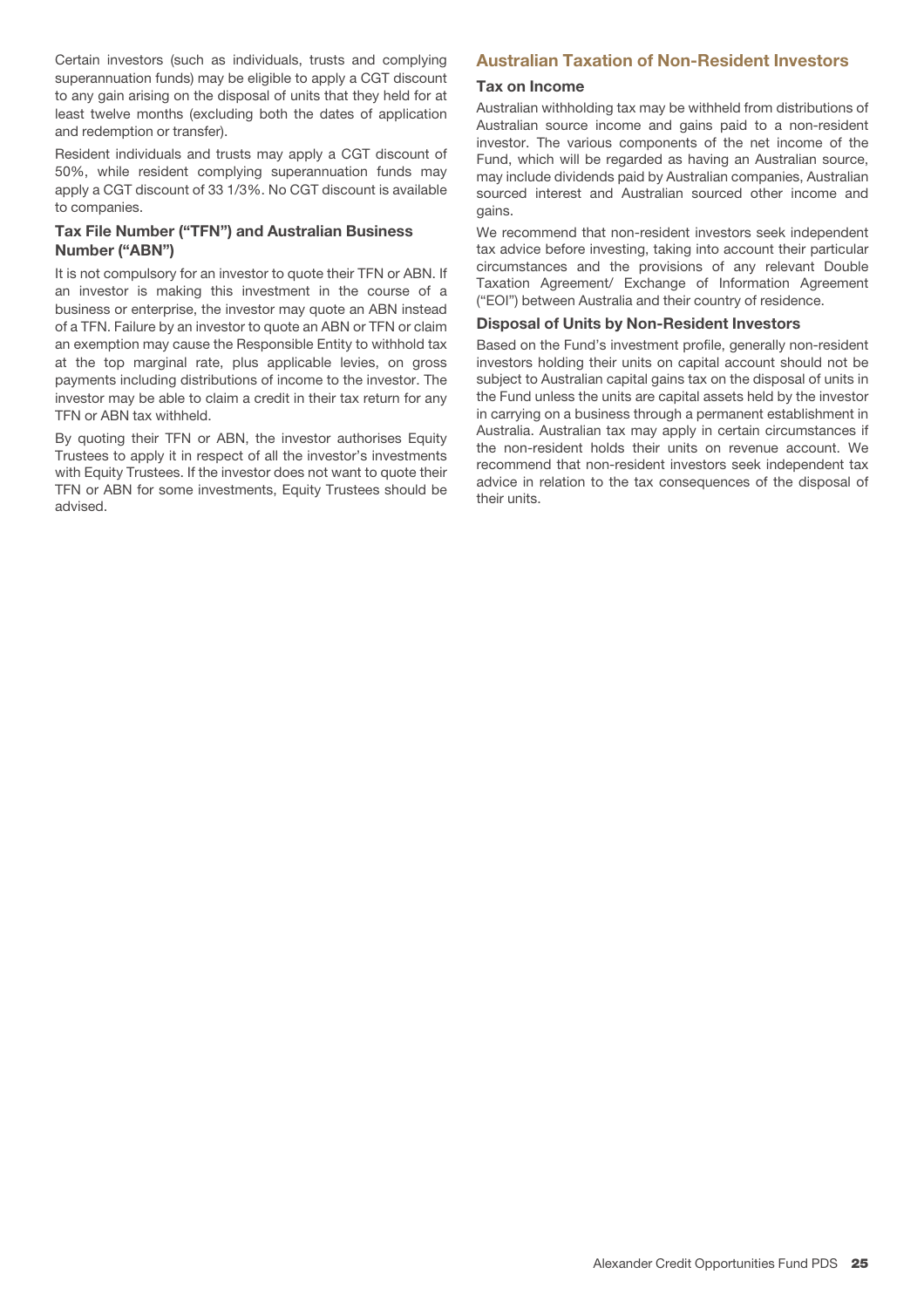# 11. Other Important Information

# **Consents**

Alexander Funds has given and, at the date of this PDS, has not withdrawn, their written consent:

- to be named in this PDS as the Investment Manager of the Fund; and
- to the inclusion of the statements made about them, the Fund and the tables and statistical information, which are attributed to them, in sections 1, 2, 3, 4, 5, 6 and 8.

Alexander Funds has not otherwise been involved in the preparation of this PDS and have not caused or otherwise authorised the issue of this PDS. Alexander Funds and their employees and officers do not accept any responsibility arising in any way for errors or omissions from this PDS, other than in relation to the statements for which it has provided its consent.

# **The Administrator**

Unity has been appointed as the Fund's Administrator to perform certain administrative, accounting, unit pricing, registrar and transfer agency services for the Fund.

Unity has not been involved in the preparation of this PDS or caused or otherwise authorised the issue of this PDS. Unity has not independently verified the information contained in this PDS and, accordingly, accepts no responsibility for the accuracy or completeness of the information. Unity does not guarantee the success or the performance of the Fund nor the repayment of capital or any particular rate of capital or income return.

# **The Custodian**

The Fund has appointed J.P. Morgan as the Custodian of the Fund, holding all of the securities and cash assets of the Fund except for assets in a margin account which are held from time to time by brokers to the Fund. J.P. Morgan has not been involved in the preparation of this PDS or caused or otherwise authorised the issue of this PDS. J.P. Morgan has not independently verified the information contained in this PDS and, accordingly, accepts no responsibility for the accuracy or completeness of the information. J. P. Morgan does not guarantee the success or the performance of the Fund nor the repayment of capital or any particular rate of capital or income return.

# **Non-Listing of Units**

The units of the Fund are not listed on any stock exchange and no application will be made to list the units of the Fund on any stock exchange.

# **Termination of the Fund**

The Responsible Entity may resolve at any time to terminate and liquidate the Fund (if it provides investors with notice) in accordance with the Constitution and the Corporations Act. Upon termination, and after conversion of the assets of the Fund into cash and payment of, or provision for, all expenses (including anticipated expenses) and liabilities (actual and anticipated), the net proceeds will be distributed pro-rata among all investors according to the number of units they hold in the Fund.

# **Equity Trustees' Legal Relationship with You**

Equity Trustees' responsibilities and obligations, as the Responsible Entity of the Fund, are governed by the Constitution of the Fund, as well as the Corporations Act and general trust law. The Constitution of the Fund contains a

number of provisions relating to the rights, terms, conditions and obligations imposed on both Equity Trustees, as the Responsible Entity of the Fund, and investors.

Equity Trustees may amend the Constitution if it considers that the amendment will not adversely affect investors' rights. Otherwise, the Constitution may be amended by way of a special resolution of investors.

To the extent that any contract or obligation arises in connection with the acceptance by Equity Trustees of an application or reliance on this PDS by an investor, any amendment to the Constitution may vary or cancel that contract or obligation. Further, that contract or obligation may be varied or cancelled by a deed executed by Equity Trustees with the approval of a special resolution of investors, or without that approval if Equity Trustees considers the variation or cancellation will not materially and adversely affect investor's rights.

A copy of the Constitution of the Fund is available, free of charge, on request to Equity Trustees.

# **Compliance Plan**

Equity Trustees has prepared and lodged a compliance plan for the Fund with ASIC. The compliance plan describes the procedures used by Equity Trustees to comply with the Corporations Act and the Constitution of the Fund. Each year the compliance plan for the Fund is audited and the audit report is lodged with ASIC.

# **Unit Pricing Discretions Policy**

Equity Trustees has developed a formal written policy in relation to the guidelines and relevant factors taken into account when exercising any discretion in calculating unit prices (including determining the value of assets and liabilities). A copy of the policy and, where applicable and to the extent required, any other relevant documents in relation to the policy (such as records of any discretions which are outside the scope of, or inconsistent with, the unit pricing policy) will be made available to investors free of charge on request to Equity Trustees.

# **Indemnity**

Equity Trustees, as the responsible entity of the Fund, is indemnified out of the Fund against all liabilities incurred by it in properly performing or exercising any of its powers in the proper performance of its duties in relation to the Fund. To the extent permitted by the Corporations Act, this indemnity includes any liability incurred as a result of any act or omission of a delegate or agent appointed by the Responsible Entity. Subject to the law, Equity Trustees may retain or pay out from the assets of the Fund any sum necessary to affect such an indemnity.

# **Anti-Money Laundering and Counter Terrorism Financing ("AML/CTF")**

Australia's AML/CTF laws require Equity Trustees to adopt and maintain a written AML/CTF Program. A fundamental part of the AML/CTF Program is that Equity Trustees must hold up-to-date information about investors (including beneficial owner information) in the Fund.

To meet this legal requirement, we need to collect certain identification information (including beneficial owner information) and documentation ("KYC Documents") from new investors. Existing investors may also be asked to provide KYC Documents as part of an ongoing customer due diligence/verification process to comply with AML/CTF laws. If applicants or investors do not provide the applicable KYC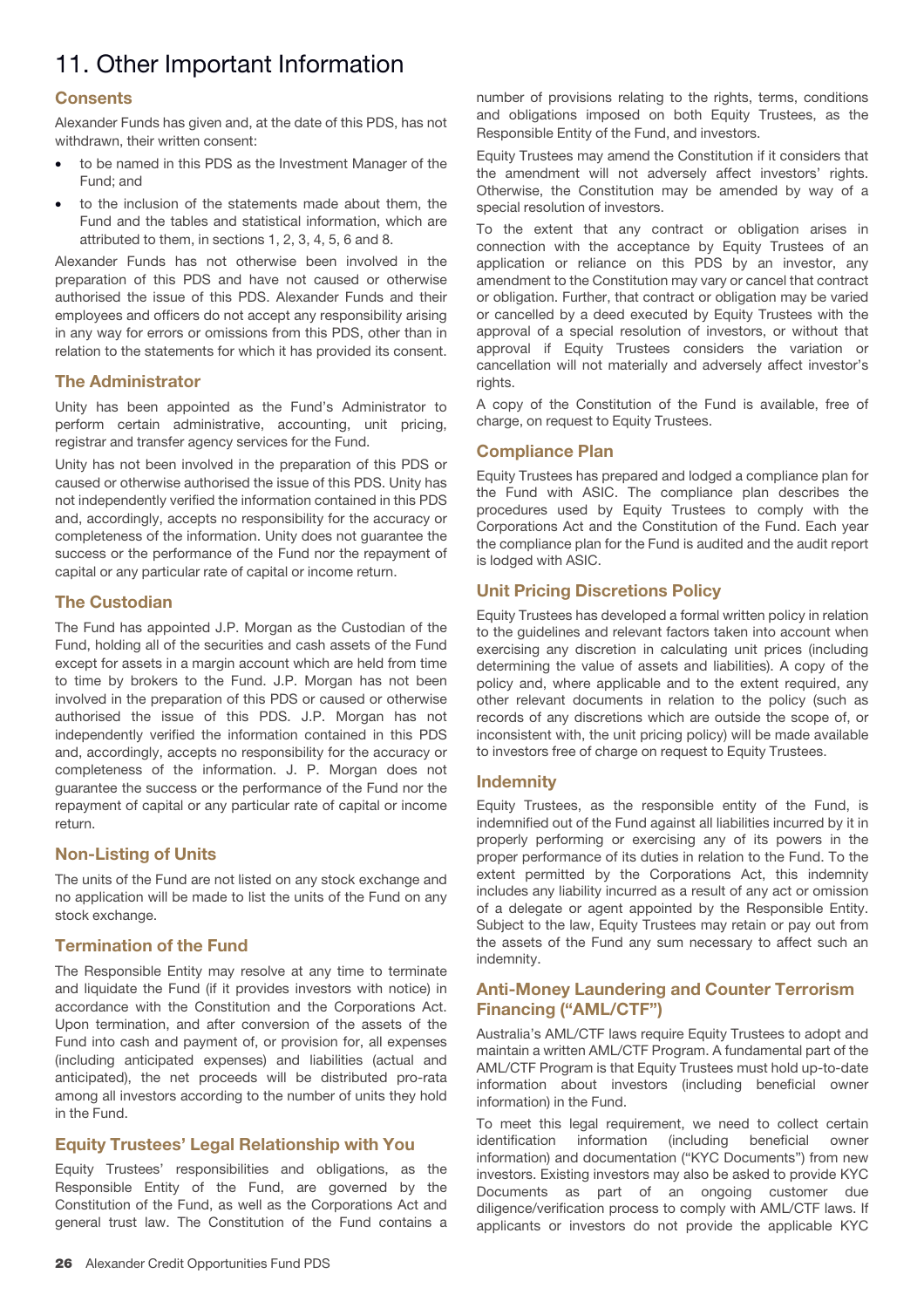Documents when requested, Equity Trustees may be unable to process an application, or may be unable to provide products or services to existing investors until such time as the information is provided.

In order to comply with AML/CTF Laws, Equity Trustees may also disclose information including your personal information that it holds about the applicant, an investor, or any beneficial owner, to its related bodies corporate or service providers, or relevant regulators of AML/CTF Laws (whether inside or outside Australia). Equity Trustees may be prohibited by law from informing applicants or investors that such reporting has occurred.

Equity Trustees shall not be liable to applicants or investors for any loss you may suffer because of compliance with the AML/CTF laws.

# **The Constitution**

The Fund is governed by the Constitution. The Constitution sets out how the Fund must operate and, together with the PDS, the Corporations Act and other laws, regulates the Responsible Entity's legal relationship with investors. If you invest in the Fund, you agree to be bound by the terms of the PDS and the Constitution. You can request a copy of the Constitution, free of charge on request to Equity Trustees. Please consider these documents before investing in the Fund.

Equity Trustees may amend the Constitution from time to time in accordance with the provisions in the Constitution and the Corporations Act.

# **Your privacy**

The Australian Privacy Principles contained in the Privacy Act 1988 (Cth) ("Privacy Act") regulate the way in which we collect, use, disclose, and otherwise handle your personal information. Equity Trustees is committed to respecting and protecting the privacy of your personal information, and our Privacy Policy details how we do this.

It is important to be aware that, in order to provide our products and services to you, Equity Trustees may need to collect personal information about you and any other individuals associated with the product or service offering. In addition to practical reasons, this is necessary to ensure compliance with our legal and regulatory obligations (including under the Corporations Act, the AML/CTF Act and taxation legislation). If you do not provide the information requested, we may not be able to process your application, administer, manage, invest, pay or transfer your investment(s).

You must therefore ensure that any personal information you provide to Equity Trustees is true and correct in every detail. If any of this personal information (including your contact details) changes, you must promptly advise us of the changes in writing. While we will generally collect your personal information from you, your broker or adviser or the Investment Manager and Administrator directly, we may also obtain or confirm information about you from publicly available sources in order to meet regulatory obligations.

In terms of how we deal with your personal information, Equity Trustees will use it for the purpose of providing you with our products and services and complying with our regulatory obligations. Equity Trustees may also disclose it to other members of our corporate group, or to third parties who we work with or engage for these same purposes. Such third parties may be situated in Australia or offshore, however we take reasonable steps to ensure that they will comply with the Privacy Act when collecting, using or handling your personal information.

The types of third parties that we may disclose your information to include, but are not limited to:

- stockbrokers, financial advisers or adviser dealer groups, their service providers and/or any joint holder of an investment;
- those providing services for administering or managing the Fund, including the Investment Manager, Custodian and Administrator, auditors, or those that provide mailing or printing services;
- our other service providers;
- regulatory bodies such as ASIC, ATO, APRA and AUSTRAC; and
- other third parties who you have consented to us disclosing your information to, or to whom we are required or permitted by law to disclose information to.

Equity Trustees or the Investment Manager may from time to time provide you with direct marketing and/or educational material about products and services they believe may be of interest to you. You have the right to "opt out" of such communications by contacting us using the contact details below.

In addition to the above information, Equity Trustees' Privacy Policy contains further information about how we handle your personal information, and how you can access information held about you, seek a correction to that information, or make a privacy-related complaint.

Full details of Equity Trustees' Privacy Policy are available at www.eqt.com.au. You can also request a copy by contacting Equity Trustees' Privacy Officer on +61 3 8623 5000 or by email to privacy@eqt.com.au.

#### **Information on underlying investments**

Information regarding the underlying investments of the Fund will be provided to an investor of the Fund on request, to the extent Equity Trustees is satisfied that such information is required to enable the investor to comply with its statutory reporting obligations. This information will be supplied within a reasonable timeframe having regard to these obligations.

# **Foreign Account Tax Compliance Act ("FATCA")**

In April 2014, the Australian Government signed an intergovernmental agreement ("IGA") with the United States of America ("U.S."), which requires all Australian financial institutions to comply with the FATCA Act enacted by the U.S. in 2010.

Under FATCA, Australian financial institutions are required to collect and review their information to identify U.S. residents and U.S controlling persons that invest in assets through non-U.S. entities. This information is reported to the Australian Taxation Office ("ATO"). The ATO may then pass that information onto the U.S. Internal Revenue Service.

In order to comply with the FATCA obligations, we may request certain information from you. Failure to comply with FATCA obligations may result in the Fund, to the extent relevant, being subject to a 30% withholding tax on payment of U.S. income or gross proceeds from the sale of certain U.S. investments. If the Fund suffers any amount of FATCA withholding and is unable to obtain a refund for the amounts withheld, we will not be required to compensate investors for any such withholding and the effect of the amounts withheld will be reflected in the returns of the Fund.

# **Common Reporting Standard ("CRS")**

The CRS is developed by the Organisation of Economic Co-operation and Development and requires certain financial institutions resident in a participating jurisdiction to document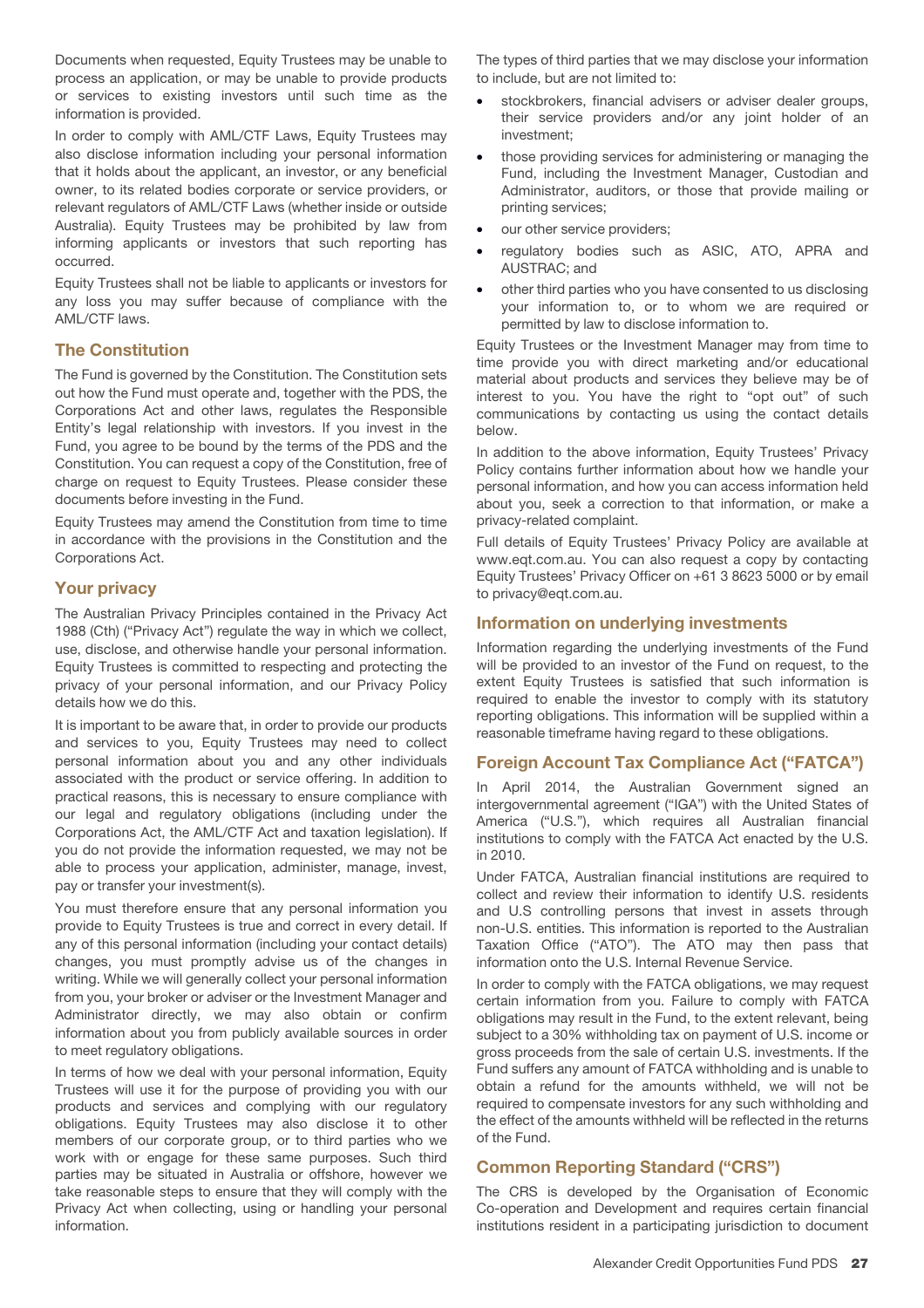and identify reportable accounts and implement due diligence procedures. These financial institutions will also be required to report certain information on reportable accounts to their relevant local tax authorities.

Australia signed the CRS Multilateral Competent Authority Agreement and has enacted provisions within the domestic tax legislation to implement CRS in Australia. Australian financial institutions need to document and identify reportable accounts,

implement due diligence procedures and report certain information with respect to reportable accounts to the ATO. The ATO may then exchange this information with foreign tax authorities in the relevant signatory countries.

In order to comply with the CRS obligations, we may request certain information from you. Unlike FATCA, there is no withholding tax that is applicable under CRS.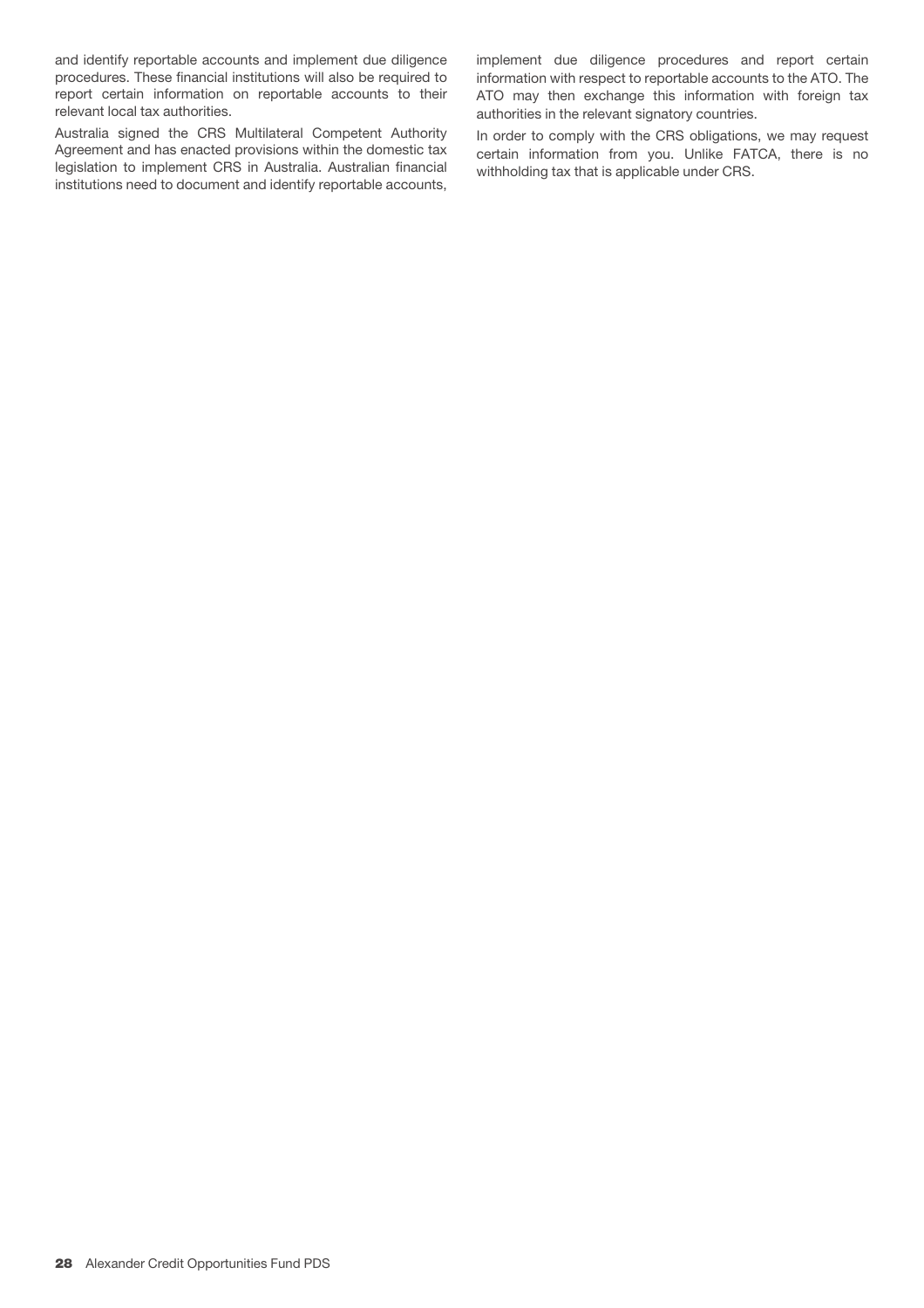# 12. Glossary of Important Terms

# **ABN**

Australian Business Number.

# **Administrator or Unity**

Unity Fund Services Pty Ltd.

# **AFSL**

Australian Financial Services Licence.

# **AML/CTF**

Anti-Money Laundering and Counter-Terrorism Financing Act 2006.

# **Application Form**

The Application Form accompanying this PDS, used by investors who wish to subscribe for units directly in the Fund.

# **ASIC**

Australian Securities and Investments Commission.

# **Australian iTraxx Index**

A credit default swap index published by Bloomberg under the Bloomberg ticker ITRXAAE.

# **Available Liquid Resources**

Cash or assets that can be converted into cash in the short term, less the aggregate of actual and potential liabilities (including any redemption requests preceding the relevant redemption batch that remains unpaid or outstanding), that the Responsible Entity reasonably determines it will need to satisfy the Fund's commitments in the short to medium term.

# **Bps**

Basis points.

# **Business Day**

Any day (except any weekend) on which banks are open for general banking business in Sydney and Melbourne, Australia.

# **Buy/Sell Spread**

The difference between the Application Price and Withdrawal Price of units in the Fund, which reflects the estimated transactions costs associated with buying and selling the assets of the Fund, when investors invest in or withdraw from the Fund.

# **Constitution**

The Constitution of the Fund which describes the rights, responsibilities and beneficial interest of both investors and the Responsible Entity in relation to the Fund.

# **Corporations Act**

The Corporations Act 2001 (Cth) and Corporations Regulations 2001 (Cth), as amended from time to time.

# **CRS**

Common Reporting Standards

# **Custodian or J.P. Morgan**

J.P. Morgan Chase Bank N.A. (Sydney Branch).

# **Derivatives**

Generally, a derivative is a financial contract whose value depends upon, or is derived from, the value of an underlying asset, reference rate or index. Derivatives may relate to stocks, bonds, interest rates, currencies or currency exchange rates, commodities, and related indexes. Examples include options contracts, futures contracts, options on futures contracts, swap agreements (including, but not limited to, long and short credit default swaps and forward swap spread locks) and options on swap agreements.

# **Distribution**

The amount that is paid to investors after the end of a distribution period. This generally includes any income and realised capital gains.

# **FATCA**

Foreign Account Tax Compliance Act

# **FUM**

Funds under management.

# **Fund**

Alexander Credit Opportunities Fund (ARSN 156 026 514).

#### **Fund Benchmark**

The return on the Bloomberg Ausbond Bank Bill Index plus 2%.

# **GST**

Goods and Services Tax.

# **Hedge**

The practice of undertaking one investment activity in order to protect against loss in another. While hedges can reduce potential losses, they can also reduce potential profits

# **High Water Mark**

The highest cumulative outperformance of the Fund over the Benchmark at the end of any quarter.

# **IDPS**

Investor-Directed Portfolio Service or investor-directed portfolio service-like managed investment scheme. An IDPS is generally the vehicle through which an investor purchases a range of underlying investment options from numerous investment managers.

# **IDPS Operator**

The entity responsible for operating an IDPS.

# **Indirect Investor**

A person who invests indirectly in units in a fund through an IDPS.

# **Investment Committee**

The Investment Committee of Alexander Funds.

# **Investment Grade**

A general term that refers to entities and/or securities that have an internal or external credit rating of BBB- or higher. Issuers of investment grade securities are considered to have a strong capacity to meet their payment obligations (although no assurance can be given about this matter).

# **Investment Manager**

Alexander Funds Management Pty Ltd.

# **Investment Strategy**

The strategy that the Investment Manager adopts for investing the assets of the Fund.

# **Licence**

Australian financial services licence issued by ASIC under section 913B of the Corporations Act.

# **Liquidity**

The ability of an investment to be easily and quickly converted into cash.

# **Management Fee**

The fees associated with an investment in the Fund.